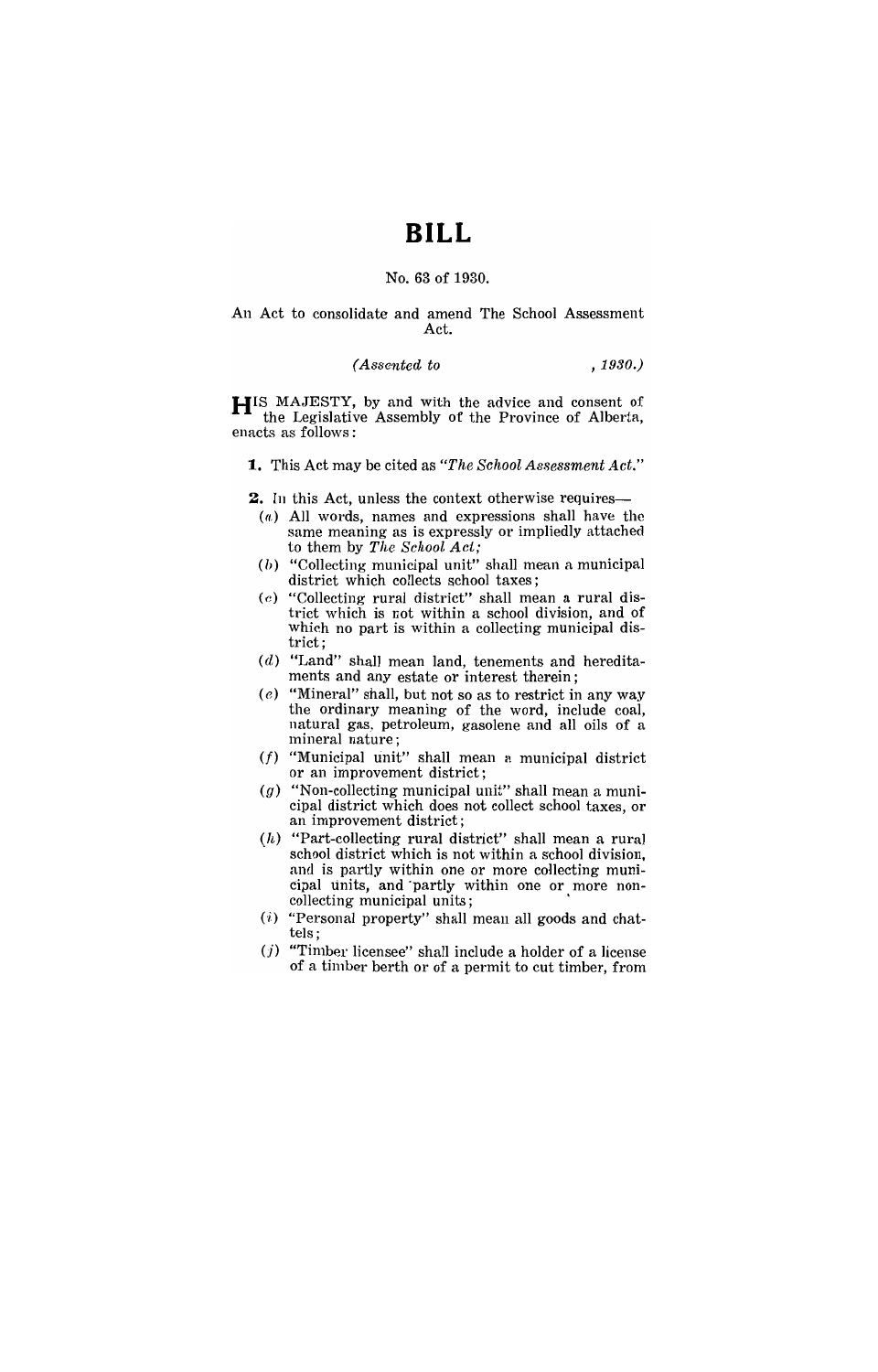the Dominion of Canada or from the Province, or having an agreement with either which confers a right to cut timber;

 $(k)$  "Unsubdivided farm lands" shall mean lands which are used for farming purposes and in respect of which no plan of subdivision has been filed under the provisions of *The Land Titles Act.* 

### PART 1.

#### ASSESSMENT IN DISTRICTS OR PARTS OF DISTRICTS THAT MAKE THEIR OWN ASSESSMENT.

**3.** For the purposes of assessment and taxation the following sections,  $\overline{4}$  to  $\overline{43}$ , shall apply to each and every--

- (a) village district;
- (b) consolidated district;
- (c) collecting rural district;
- (d) part-collecting rural district in respect of that portion of its area which is not located within a collecting municipal unit;
- (e) district which is empowered by the Minister under this Act to make an assessment and levy taxes in respect of its whole area.

 $4.$ —(1) In each year the board of trustees shall appoint an assessor and in the manner herein provided shall cause to be prepared an assessment and tax roll which may be in Form A in the Schedule hereto.

(2) The secretary or any member of the board or any other person may be appointed assessor.

 $5-(1)$  All property not herein declared to be exempt from assessment shall be subject to assessment and taxation for school purposes.

(2) The following property shall be exempt from assess $ment:$ 

- (a) All the property held by His Majesty or for the public use of the Province;
- (b) All property held by or in trust for the use of any tribe of Indians;
- (c) The buildings and grounds of all public and separate schools and the personal property belonging to the same if it is used exclusively for school purposes and under the management of the Department;
- (d) Any building used for church purposes, and not used for any other purpose for hire or reward, and the lot or lots \vhereupon it stands, not exceeding one-half acre, except such part as may have any other building thereon;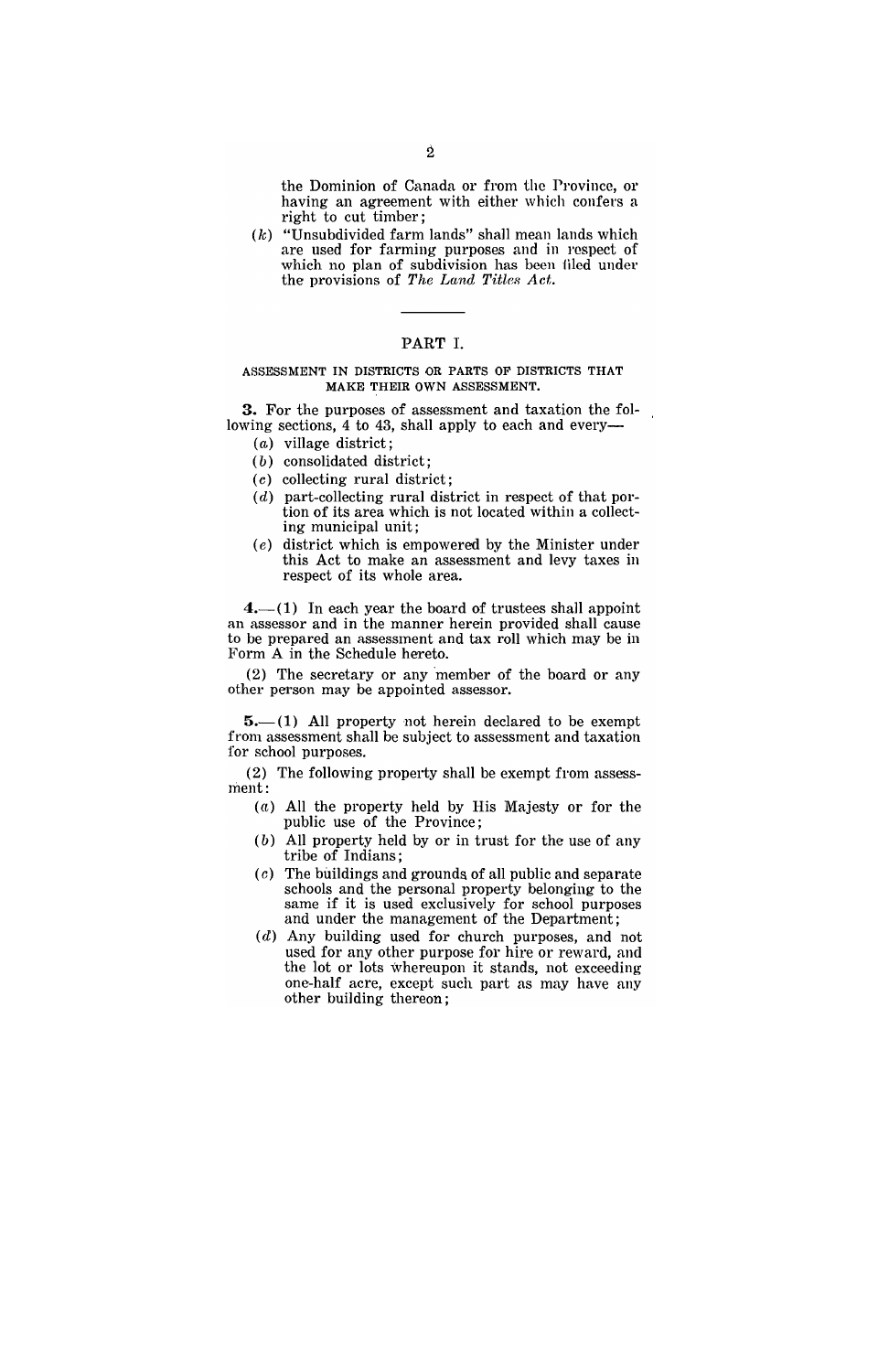- $(e)$  Any land in use as a public cemetery, not exceeding twenty-five acres;
- $(f)$  The land of agricultural societies organized under *The Agricultural Societies Act;*
- $(g)$  The land to the extent of five acres held by or for the use of any hospital which receives a government grant;
- $(h)$  The annual income of any person derived from any source;
- $(i)$  Household effects of every kind, books and wearing apparel;
- $(j)$  All growing crops;
- (k) Farm buildings and other farm improvements on unsubdivided farm lands, and grain, hay, live stock and farm implements used or kept on a farm;
- (l) The increase in the value of the land by reason of the annual cultivation thereof or by reason of the cultivation of trees;
- $(m)$  All land covered with water which is in the course of being reclaimed under any plan or scheme authorized by the Government of Alberta or the Government of Canada;
- $(n)$  All works constructed, operated and used in connection with the irrigation ditches, as well as the ditches themselves operated under and subject to the provisions of *The Irrigation Districts Act*, 1920: Provided, however, that should any such works and ditches cease to be operated throughout one year, then they shall not be exempt from taxation during the year following that in which they were not operated.

(3) Where any person is occupant of or interested in any property mentioned in paragraph  $(a)$  or  $(b)$  of the next preceding subsection, otherwise than in an official capacity, such occupant or person interested shall be assessed in respect thereof, but the property itself shall not be liable beyond the interest of the person assessed:

Provided, however, that in the case of land held under grazing lease or permit from the Government of Alberta or the Government of Canada, no tax shall be payable by any person, as such occupant or person interested, in respect of his interest therein under such grazing lease or permit.

(4) Any mineral or minerals in or on any land shall be assessed separate from the land at its or their fair actual value.

(5) The growing timber upon any land which is held by any person as a timber licensee shall be separately assessed at its fair actual value.

 $6-(1)$  As soon as may be in each year after the first day of March, the assessor, according to the best information available, shall place on the assessment portion of the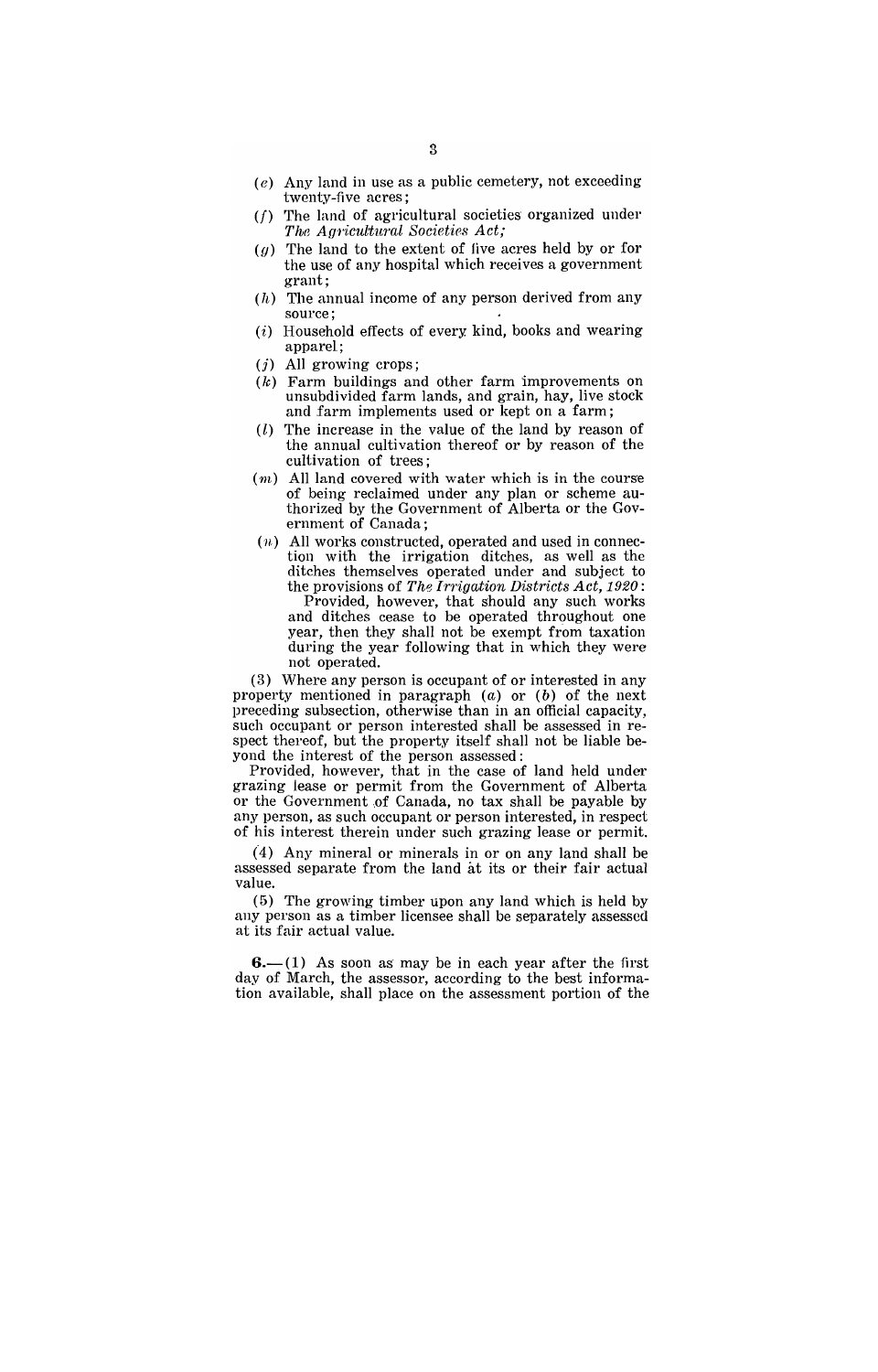assessment and tax roll a list of all assessable property in the district, the assessed values thereof, the names of the owners and occupants or owners and persons in possession thereof, and any other particulars that may be necessary.

 $(2)$  Except in the case of the establishment of a district after the last day of June in any year, any land which becomes liable to assessment for the first time after that date shall not be assessed until the following year.

**7.** Any person owning or occupying property exempt from assessment may waive his exemption and notify the assessor in writing, at least ten days before the completion of the roll, to assess; him for such property in order that he may thereby be qualified for voting or holding office.

**8.** Subject to the provisions of sections 9 and 10 hereof, land, buildings and improvements thereon shall be assessed at the fair actual value thereof.

**9.** In a collecting rural district which is entirely within one non-collecting municipal unit, and in a part-collecting rural district when that portion of its area which is not within a collecting municipal unit is entirely within one noncollecting municipal unit, the assessed value of each parcel of land as fixed for the purposes of *The Supplementary Revenue Act* shall be taken as the assessed value thereof for school assessment purposes, and there shall be no appeal therefrom.

10. In a collecting rural district which is not entirely within one non-collecting municipal unit, and in a partcollecting rural district when that portion of its area which is not within a collecting municipal unit is not entirely within one non-collecting municipal unit the assessed value of each parcel of land as fixed for the purposes of *The Supplementary Revenue Act shall be taken as the assessed value* thereof for school assessment purposes, and there shall be no appeal therefrom:

Provided, that if dissatisfaction with regard to such value is expressed by any one of the following methods:

- (a) By a motion passed at the annual meeting;
	- (b) By delivery to the board of a notice in writing signed by at least ten or a majority of the electors of the district prior to the first day of February;
- (c) By delivery to the board of a notice in writing signed by at least a majority of the electors in any part of the district which is within one municipal unit prior to the first day of February-

the board shall direct the assessor to assess each parcel for school assessment purposes for the current year and for each succeeding year in which the then valuations for the purposes of *The Supplementary Re'venue Act* are in force in the manner mentioned in section 8 hereof.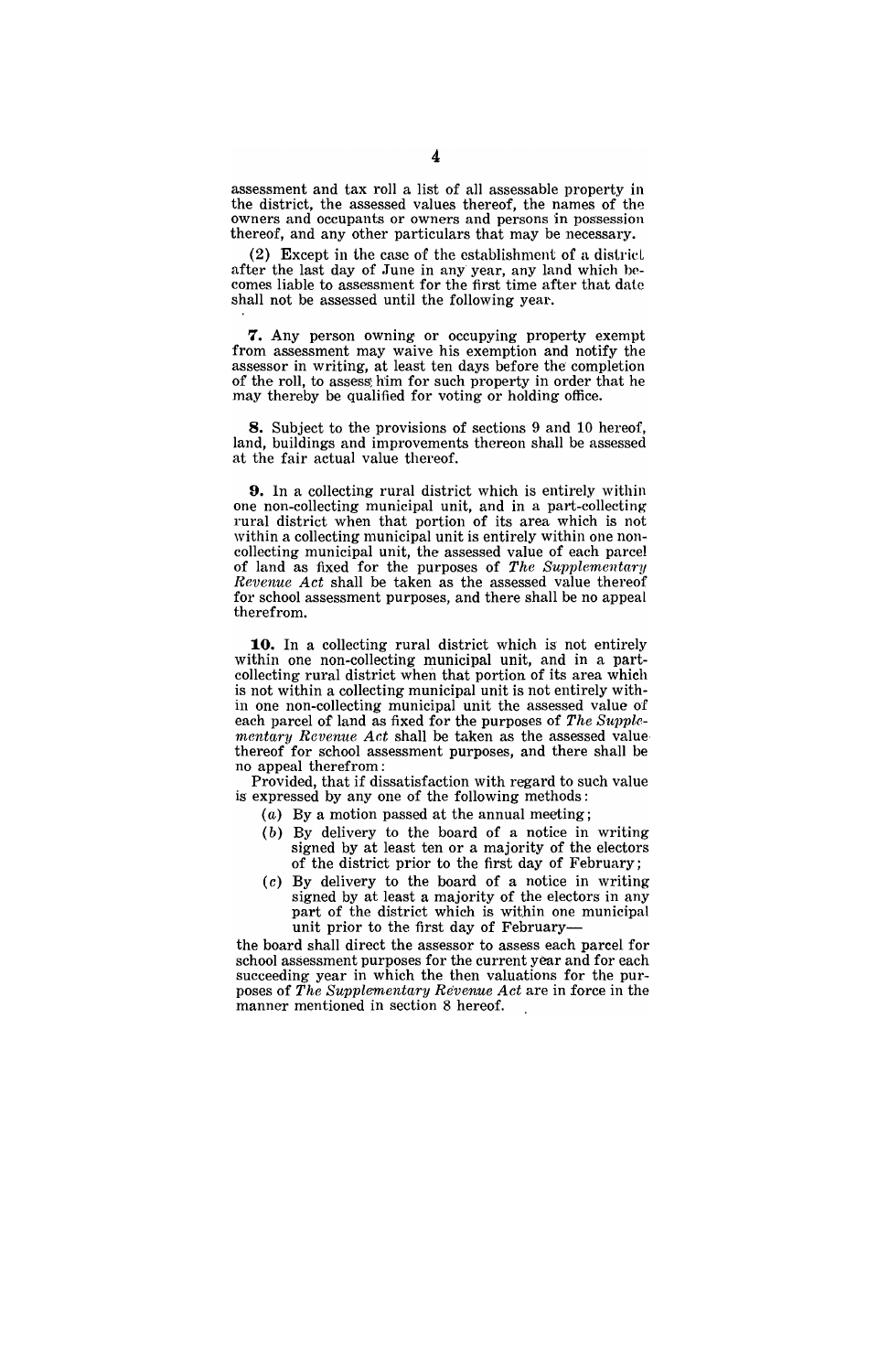**11.** If an assessment is made under either of the two pre-**11.** If an assessment is made under either of the two preceding sections by adopting the assessed values as fixed for the purposes of The Supplementary Revenue Act, and if any parcel of land upon which no valuation for the purposes of The Supplementary Revenue Act has been placed, is or becomes assessable for school purposes in any year, the board may direct the assessor to assess such parcel for school purposes at such value as shall bear a true and just proportion to the values at which the adjoining lands situated in the same municipal unit were assessed at the time of making *The Supplementary Revenue Act.* 

**12.** In assessing stock in trade the assessor shall assess **12.** In assessing stock in trade the assessor shall assess a person, firm or corporation for the amount of the monthly average stock in trade kept on hand by such person, firm or corporation during the twelve months immediately prior to the date of assessment; or in case such person, firm or corporation kept the stock in trade on hand for a shorter period, then only during such shorter period.

**13.** Any person may be required by the assessor to de-13. Any person may be required by the assessor to deliver to him a written statement of all property for which he is liable to be assessed, with such other information as to the owner, occupant, location and value or other necessary particulars which may be demanded, and if he fails to do so or knowingly makes any false statement such person shall upon complaint of the assessor be liable on summary conviction to a fine not exceeding fifty dollars.

**14.-**(1) The assessment portion of the assessment and **14.**  $\leftarrow$  (1) The assessment portion of the assessment and tax roll shall be completed by the first day of April or so soon thereafter as may be in each year, and when completed the assessor shall certify, by a memorandum inscribed ereon and signed by him, that the statements contained. therein are correct to the best of his knowledge and belief.

(2) If the assessor is not the secretary, the roll when so certified shall be delivered by the assessor to the secre-<br>tary. (3) When so certified, the assessment portion of the roll of the roll of the roll of the roll of the roll of the roll of the roll of the roll of the roll of the roll of the roll of the roll of the roll of the roll of the

(3) When so certified, the assessment portion of the roll shall be *prima facie* evidence of the statements therein contained.

**15.** After the roll has been certified by the secretary or **15.** After the roll has been certified by the secretary or has been received by him from the assessor, he shall file the same and endorse thereon the date of such filing.

**16.** The secretary shall until the sitting of the court of 16. The secretary shall until the sitting of the court of revision keep the roll open at all reasonable times to the inspection of all persons residing, or owning, or in the possession of property, within the district and the agents of such persons appointed in writing.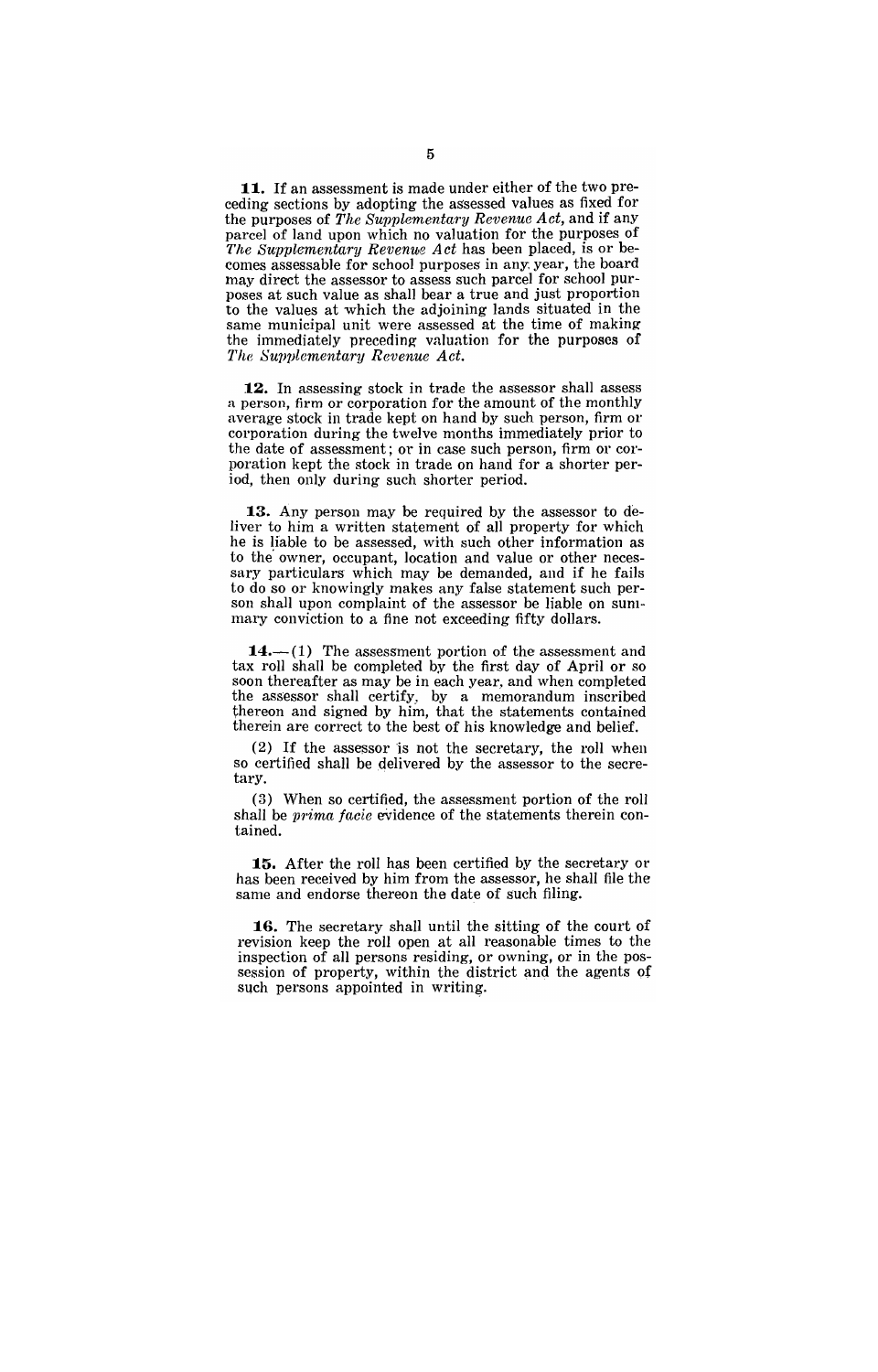# PART II.

#### COMPLAINTS AND APPEALS.

**17.** Within ten days after the filing of the roll the board shall meet, and set a day, hour and place when it shall sit as a court of revision, and such day shall be not less than thirty days nor more than forty days after the date of such board meeting.

**18.** Within ten days after the date of the board meeting mentioned in the preceding section the secretary shall give notice in writing, by post or otherwise, to every person whose name appears on the roll and whose address is known, in Form B in the appendix hereto; and shall post up in at least five conspicuous places in the district, one of which shall be the post office nearest to the district, notices with respect to the holding of the court of revision in Form C in the Schedule hereto.

19. If any person thinks that any property has been wrongfully assessed or assessed too high or too low, or that his name or the name of any other person has been wrongfully entered on or omitted from the roll, he may, within ten days prior to the date set for the holding of the court of revision, deliver written notice to the secretary of the particulars and grounds of his complaint, which notice may be in Form D in the Schedule hereto.

**20.** At least five days before the date set for the holding of the court of revision, the secretary shall give notice in writing by post or otherwise to each person with respect to whose assessment or non-assessment a complaint has been made, which may be in Form E in the Schedule hereto.

 $21-$ (1) At the time appointed, unless no written complaints have been received, the board shall sit as a court of revision to consider all complaints that have been received by its secretary in accordance with the provisions of this Act in that behalf.

(2) The court of revision shall have power to take evidence under oath, and all necessary oaths may be administered by any member of such court of revision. .

(3) The court of revision may adjourn from time to time, but no adjournment shall be for a longer period than one week.

( 4) The roll as finally passed by the court and certified by the secretary as passed shall, except in so far as the same may be further amended on appeal to a District Court, be valid and bind all parties concerned notwithstanding any defect or error committed in or with regard to such roll, or any defect or error or misstatement in the notices required by any of the three next preceding sections, or the omission to deliver or transmit such notices.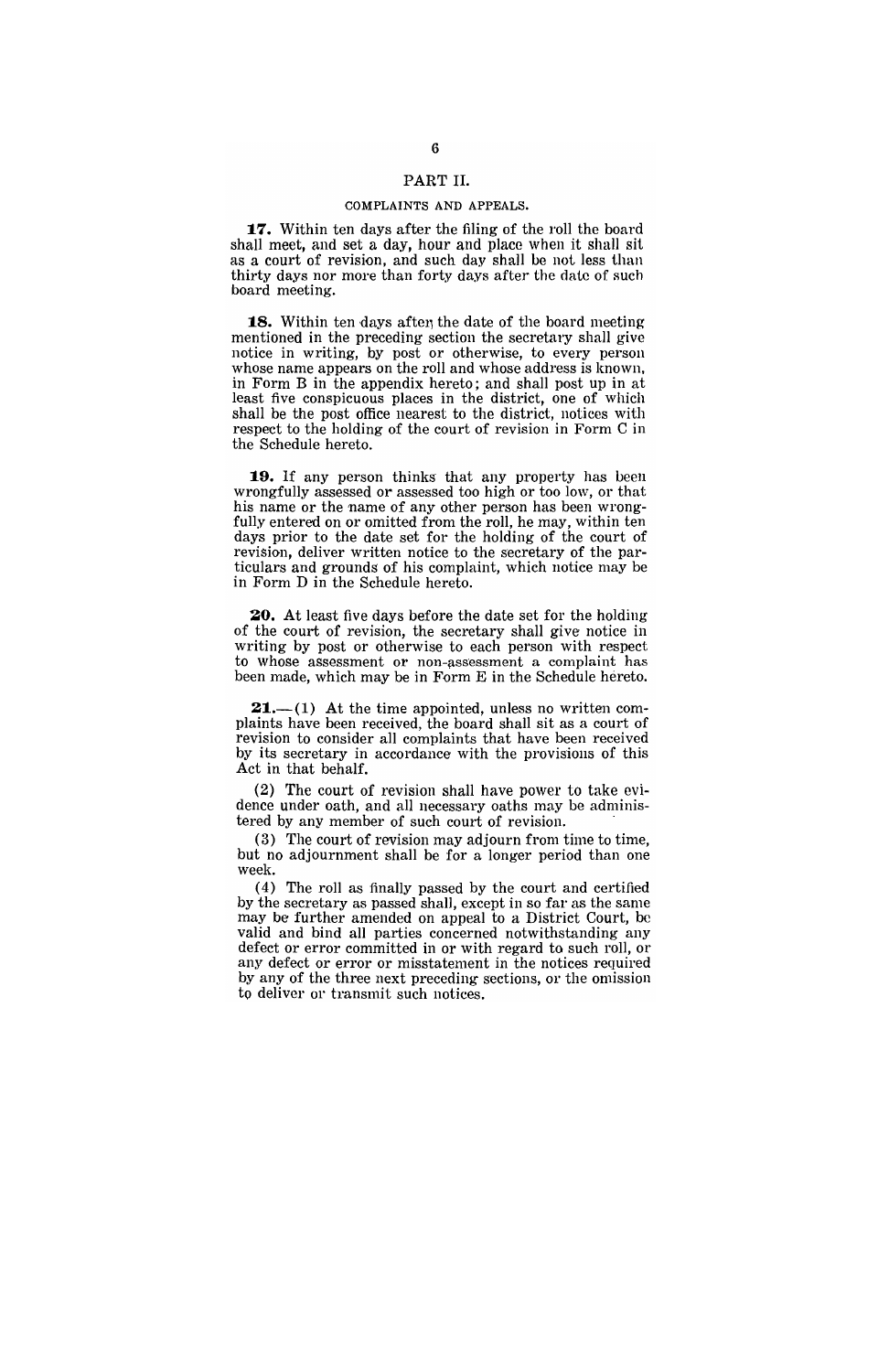$22. - (1)$  Immediately after the conclusion of the sittings the secretary shall amend the roll in accordance with the decisions of the court of revision.

(2) Every such amendment shall be made in ink and initialled by the secretary.

**23.** Within three days after the court of revision has heard and determined any complaint, the secretary shall advise the complainant, and every person whose name is entered upon the roll in respect of the property affected, of the result of the hearing of the complaint by personally serving a written notice on the complainant and every such person or by sending the same by registered mail.

24. When the court of revision has omitted, neglected or refused to hear or decide a complaint by the day fixed for the completion of its duties, the secretary shall immediately notify the complainant in the manner mentioned in the preceding section.

**25.** Where any person had, at the time of his assessment any interest in the property in respect of which his name was entered upon the roll, and no complaint has been made to the court of revision in accordance with the provisions of this Act, then upon the expiry of the time hereinbefore limited for complaints to the court of revision, the assessment of the property placed opposite his name on the roll shall be deemed incontestably to be the proper, lawful and final assessment of his assessable interest therein.

**26.**-(1) Any person who, or the assessment of whose property, is affected by the decision of the court of revision, . may appeal against such decision, and may also appeal against the omission, neglect or refusal of the court to hear or decide a complaint made to it.

(2) Within twenty-one days after the service, or, as the case may be, the mailing of the said notification, of the result of the hearing of his complaint or of the failure to hear or decide his complaint, the person appealing shall in person or by his agent or by registered mail, serve upon the secretary a written notice of his intention to appeal to a District Court.

(3) No person shall be entitled to appeal under the provisions of this section unless he has appeared before the court of revision in person or by agent. or has sent to such court a document setting out in detail the grounds of his complaint.

(4) Immediately after the expiration of the time limited for the filing thereof, the secretary shall forward a list of all such notices received by him to the District Court of the judicial district in which the district is mainly or wholly situated.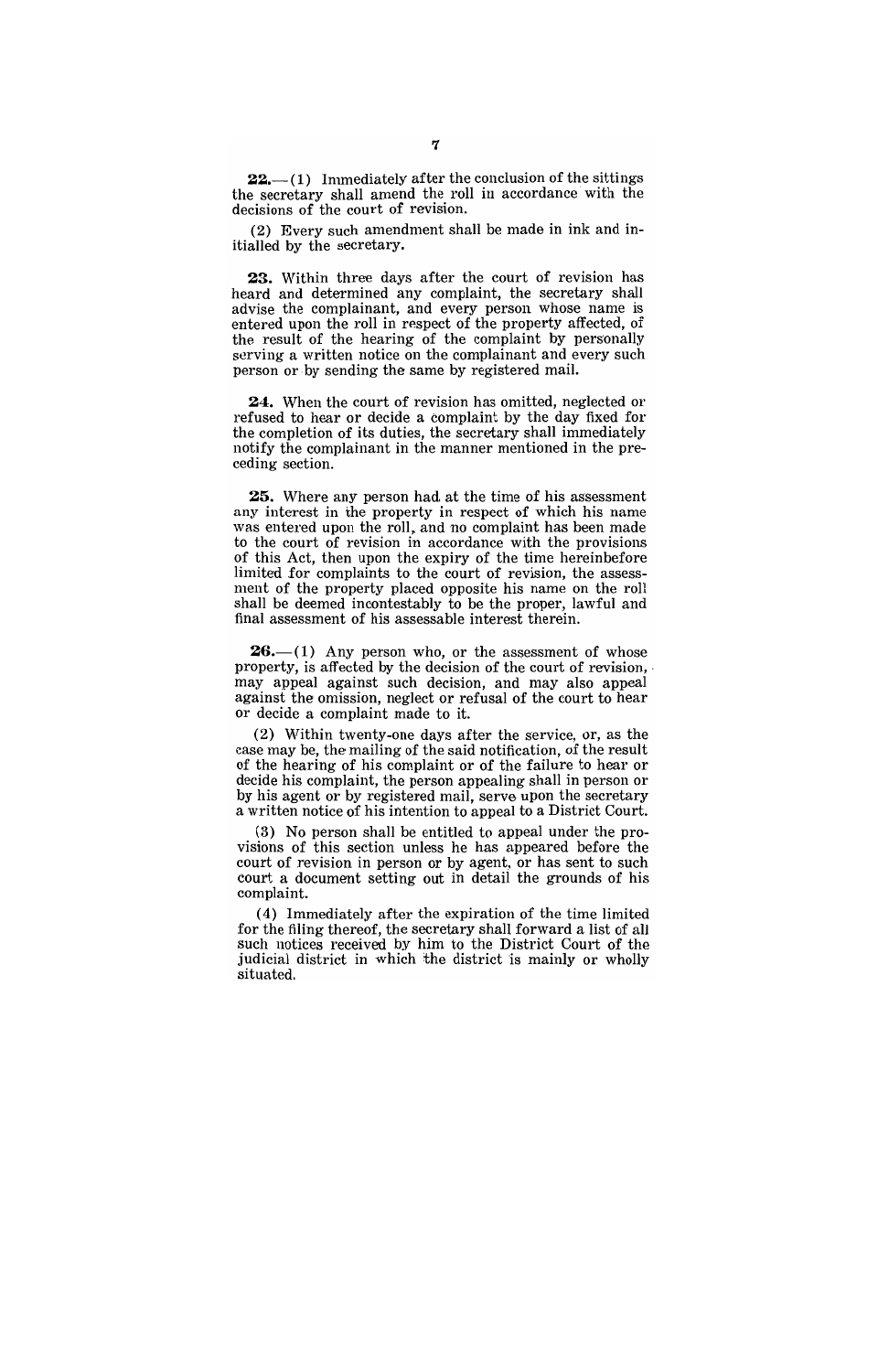(5) The judge shall thereupon appoint a time and place for holding a sitting of the District Court to hear such appeals, and shall, at least twenty days prior to said date, notify the secretary of such appointment.

(6) The secretary of the district, or such other person as may be appointed by the judge, shall be the clerk of such Court.

(7) Not later than ten days prior to the date fixed by the judge for hearing appeals, the secretary shall give notice in the manner mentioned in section 23 to all the parties appealing and appealed against, specifying tho time and place when and where the appeals will be heard, but in the event of failure by the secretary to have the required service of notice in any appeal made or to have the same made in proper time, the judge may direct service to be made for some subsequent day upon which he may sit.

(8) Within ten days after he receives notification of the date for hearing appeals, the secretary shall cause a notice to be posted up conspicuously in his office or the place where the board holds its sittings, containing the names of there are board holds no situally, conditing the names of brief statement of the ground or cause of appeal and the time and place at which a sitting of the Court will be held to hear appeals.

(9) At the sitting of the Court so holden the judge shall hear and determine the appeals and may adjourn the hearing from time to time and defer judgment thereon for a period not exceeding one month.

(10) At the sitting of the Court to be holden by the judge to hear and determine the appeals hereinbefore provided for, the person having charge of the roll passed by the court of revision shall appear and produce such roll and all papers and writings in his custody connected with the matter of appeals.

(11) The roll shall be altered and amended if necessary according to the decision of the judge, and the clerk of the court shall write his initials opposite any part of the said roll in which any alteration or amendment is made.

(12) If in any case the decision of the judge is reserved  $\frac{1}{2}$  is the secretary of the district shall, when notified of such decision by the judge, forthwith alter and amend the roll according to the said decision and he shall place his initials opposite any such alteration or amendment.

(13) All process or other proceedings in, about or by way f appeal may be intituled as follows:<br>"In the District Court of the District of ..............

"In the matter of appeal from the court of revision of the school district of ....... " ............. .

*"A.B., Appcllant,* 

and *"C.D ... Respondent."*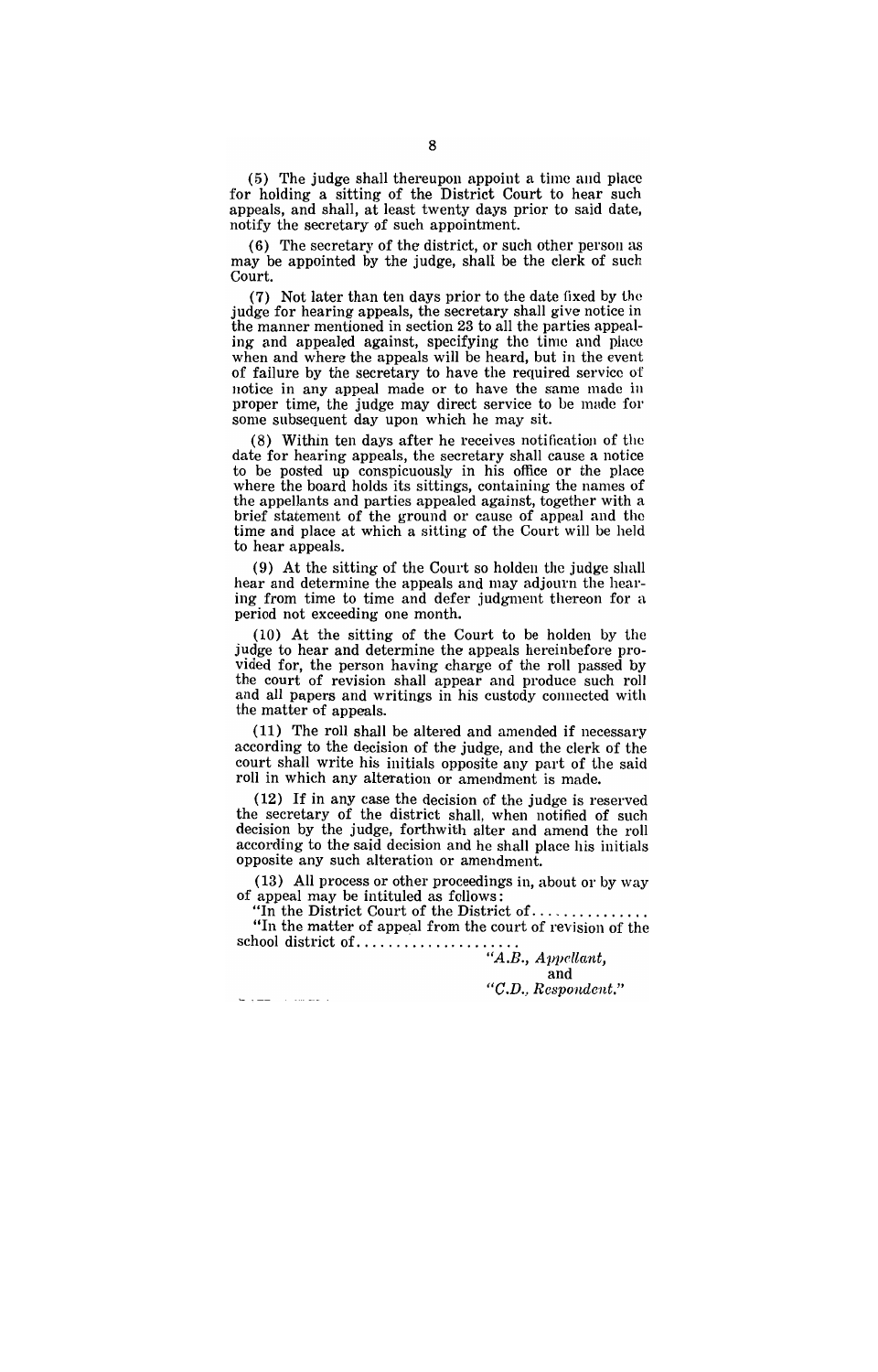(14) In determining all matters brought before a District Court, the judge shall have jurisdiction to determine not only the amount of the assessment, but also all questions as to whether any things are or were assessable, or any names were properly entered on the roll, or any persons are or were legally assessed or exempted from assessment.

 $(15)$  The costs of any proceedings before the District Court as aforesaid shall be paid by or apportioned between the parties in such manner as the judge thinks proper; and where costs are ordered to be paid by any party the same may be recovered in the same manner as an ordinary judgment for costs recovered in such Court.

(16) The costs chargeable or to be awarded in. any case may be the costs of witnesses and of procuring their attendance, and no other, and shall be taxed according to the lowest scale of costs in the District Court for such costs; and in case where execution issues the like costs thereof as in the said Court and of enforcing the same may also be collected thereunder.

(17) The decision and judgment of the judge shall be final and conclusive in every case adjudicated upon.

**27.** Where any person had at the time of his assessment any assessable interest in the property in respect of which his name was entered upon the roll and there has been a complaint to the court of revision, but there has been no appeal to the District Court, then immediately upon the expiry of the time for giving notice of intention to appeal, the assessment of the property placed opposite his name on the roll shall be deemed incontestably to be the proper, lav. ful and final assessment of his assessable interest therein.

#### PART III.

#### TAXATION IN DISTRICTS OR PARTS OF DISTRICTS THAT LEVY THEIR OWN TAXES.

**28.**—(1) After the assessment portion of the assessment and tax roll has been finally passed by the court of revision, the board shall make an estimate of the probable expenditure of the district for the current year, and shall strike such rate of taxation on the assessed value of the assessable property within the district as shall be sufficient to meet such probable expenditure, making due allowance for charges and probable deficiency in collections.

(2) In any village district the rate of taxation on unsubdivided farm lands situated outside of the boundaries of the viIlage shall not exceed ten mills on the dollar, unless the Minister authorizes a rate exceeding ten mills on the dollar, when, in his opinion, the same is necessary.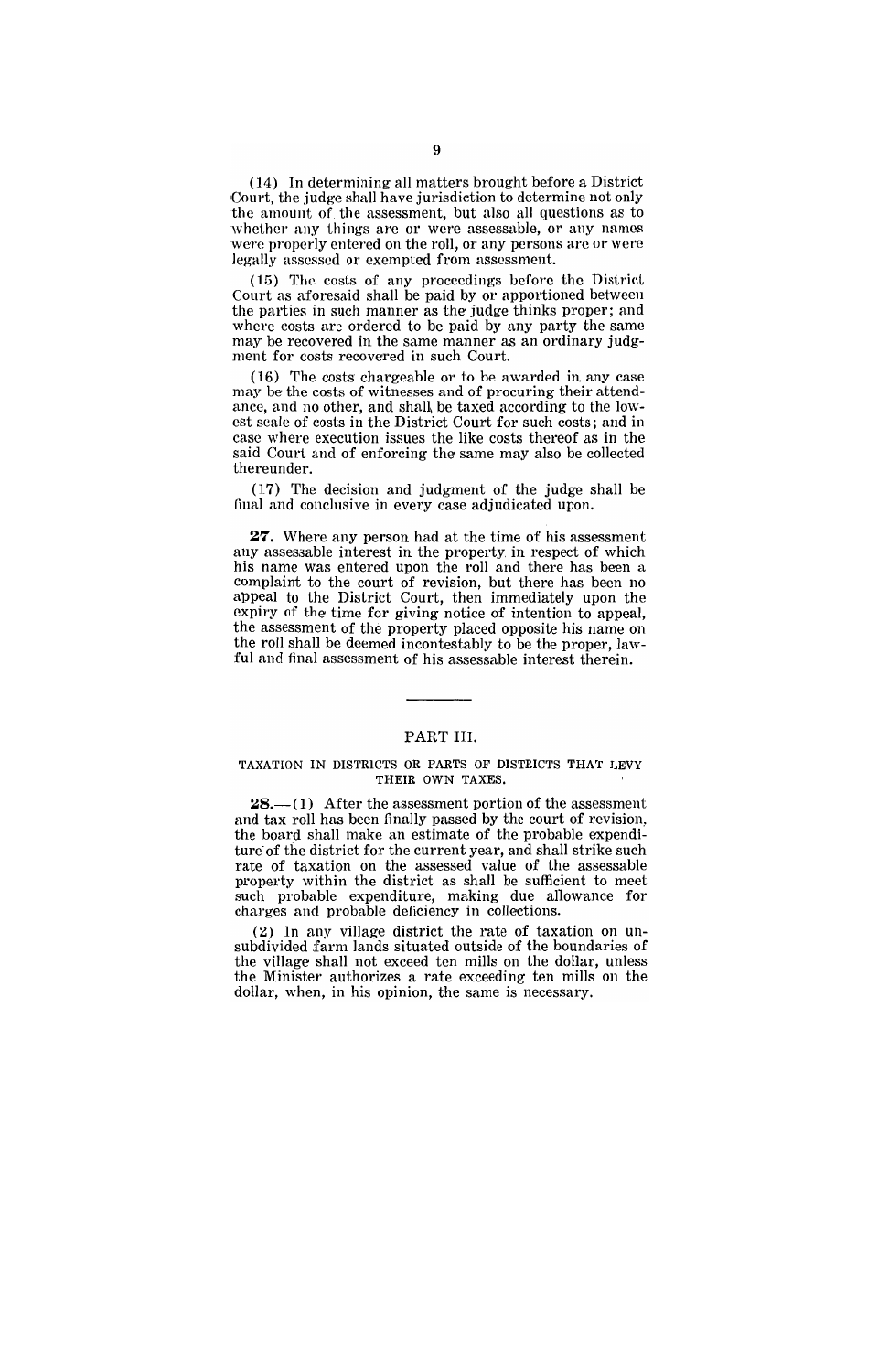(3) Upon the request of the council of any town or village within a consolidated district, the Minister may, in respect of such district, authorize a less mill rate on unsubdivided farm lands situated outside of the boundaries of such town or village than on other assessable property.

**29.** The taxes imposed on any lot of at least one acre in any subdivision or plan, or on any fraction of a section containing at least one acre, shall be at least fifty cents, and on any lot less than one acre in any subdivision or plan shall be at least twenty-five cents.

**30.**—(1) Subject to the approval of the Minister, any  $\mathbf{S}$ .  $\mathbf{S}$  and  $\mathbf{S}$  are paid in the multiple of the paid of the paid of the paid  $\mathbf{S}$ mool board may by resolution its a minimum tax to be paid.<br>I any rosident of the district assessed upon the assessment by any resident of the district assessed upon the assessment<br>and tax roll, at the sum of four dollars, and also impose id tax foll, at the sum of four domars, and also impose pon every male resident of the district of the full age of port is resident of the state of the partial of twenty-one years who has resided therein for a period of one month or more during any calendar year, and has not been assessed on the roll, an annual tax of four dollars for school purposes, whether he has resided in the district before the date of the completion of the roll or not; but in the re the date of the completion of the roll or not, but in the  $\cos \theta$  resident se of the conection of such tax the name of such resident<br>so paying shall be added to the roll for the said calendar so paying shall be added to the roll for the said calendar vear.

(2) Where any person has in any year become liable for payment of a school tax of at least four dollars to any city, ayment of a school tax of at least four domars to any city,<br>wn, municipal district or school district, he shall not be liable in that year to the tax imposed by this section.<br>who in that year to the tax imposed by this section.

liable in that year to the tax imposed by this section.<br>(3) Any person liable to pay the tax imposed by this (b) Any person name to pay the tax imposed by this<br>ection shall pay the same to the secretary-treasurer of the ction shall pay the same to the secretary-treasurer of the<br>strict, or to such person as is appointed by the board to district, or to such person as is appointed by the board to collect the same, within three days after the demand therefor, but in the case of neglect or refusal to pay within the said three days it may forthwith be collected in any manner provided by this Act for the collection of taxes.

(4) It shall be the duty of every employer to furnish the secretary of the school district, in every month, within three ecretary of the school district, in every month, within three<br>avs after receipt of a request in writing to that effect from ays after receipt of a request in writing to that effect from the said secretary, a list of the names of all persons in his employ residing within the said district.

(5) Every employer failing to comply with the provisions of the next preceding subsection shall be guilty of an offence, and liable on summary conviction to a penalty of all offering. the maple on summary conviction to a penalty not exceed.<br>In sum of fifty dollars and costs for each such offence.

the sum of fifty dollars and costs for each such offence.<br>(6) The secretary may, by notice in writing, require such (b) The secretary may, by notice in writing, require such<br>moletar to deduct from the next payment made to any employer to deduct from the next payment made to any employee who is named in the notice and has not paid the tax imposed hereby, the amount of such tax, and to forward the same to the treasurer of the district immediately after making the deduction hereinbefore directed.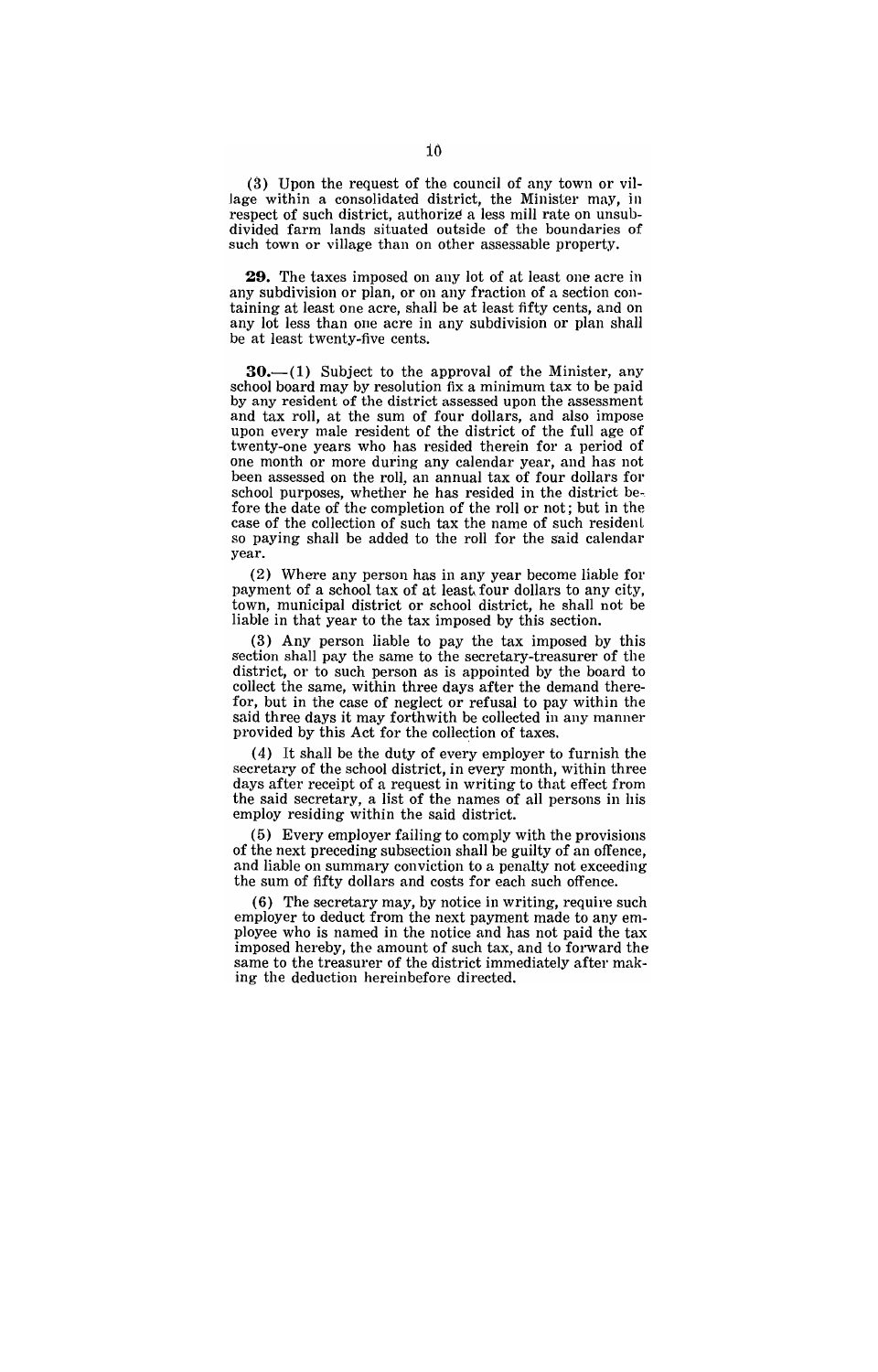(7) Any employer who fails to make the deduction hereinbefore directed, and to forward the amount of such deduction as hereinbefore directed, shall be liable upon summary conviction to a fine not exceeding fifty dollars, and the amount of such fine shall be paid to the treasurer of the district, who, in the event of the same not being paid within one fortnight of its imposition, may levy the amount of the same by distress and sale of the goods and chattels of the employer in default, in the same manner as the goods and chattels of a person against whom taxes are assessed may be distrained, and of all costs incurred by reason of the proceedings leading to the imposition of the fine, or of enforcing the payment thereof.

 $31,-(1)$  After the rate of taxation has been struck by the board, the secretary shall complete the assessment and tax roll by inserting therein the rate of taxation, the amount of the current year's taxes and of the arrears with which each person is chargeable, and any other particulars that may be necessary, and shall place the said roll in the hands of the treasurer or collector duly appointed by the board.

(2) The board may by resolution allow a rebate not exceeding ten per cent upon all taxes paid within thirty days after the date of issue of the tax notices.

 $32-$ (1) Upon receipt of the assessment and tax roll, the treasurer shall mail to each person whose name appears on the roll, and to the address shown therein, a tax notice in Form F. in the Schedule hereto.

(2) If the board appoints some person other than the treasurer to be collector, such person before receiving any money as such collector shall furnish security in the same manner and to the same amount as is required by *The School*  Act in the case of the treasurer.

**33.** The treasurer or collector, as the case may be, shall give receipts on behalf of the district for all taxes paid to him, and shall enter the fact of such payment with the date on the assessment and tax roll.

**34.** The treasurer or collector shall notify the board from **the time of the persons who fail to pay the taxes as**and to thing of the persons who fair to pay the taxes as-<br>essed against them, and the board may take, or authorize to be taken, such action for the collection of such taxes as is hereinafter provided.

### PART IV.

#### COLLECTION OF TAXES.

**35.** In case any person fails to pay the taxes assessed against him within the thirty days specified in the tax notice,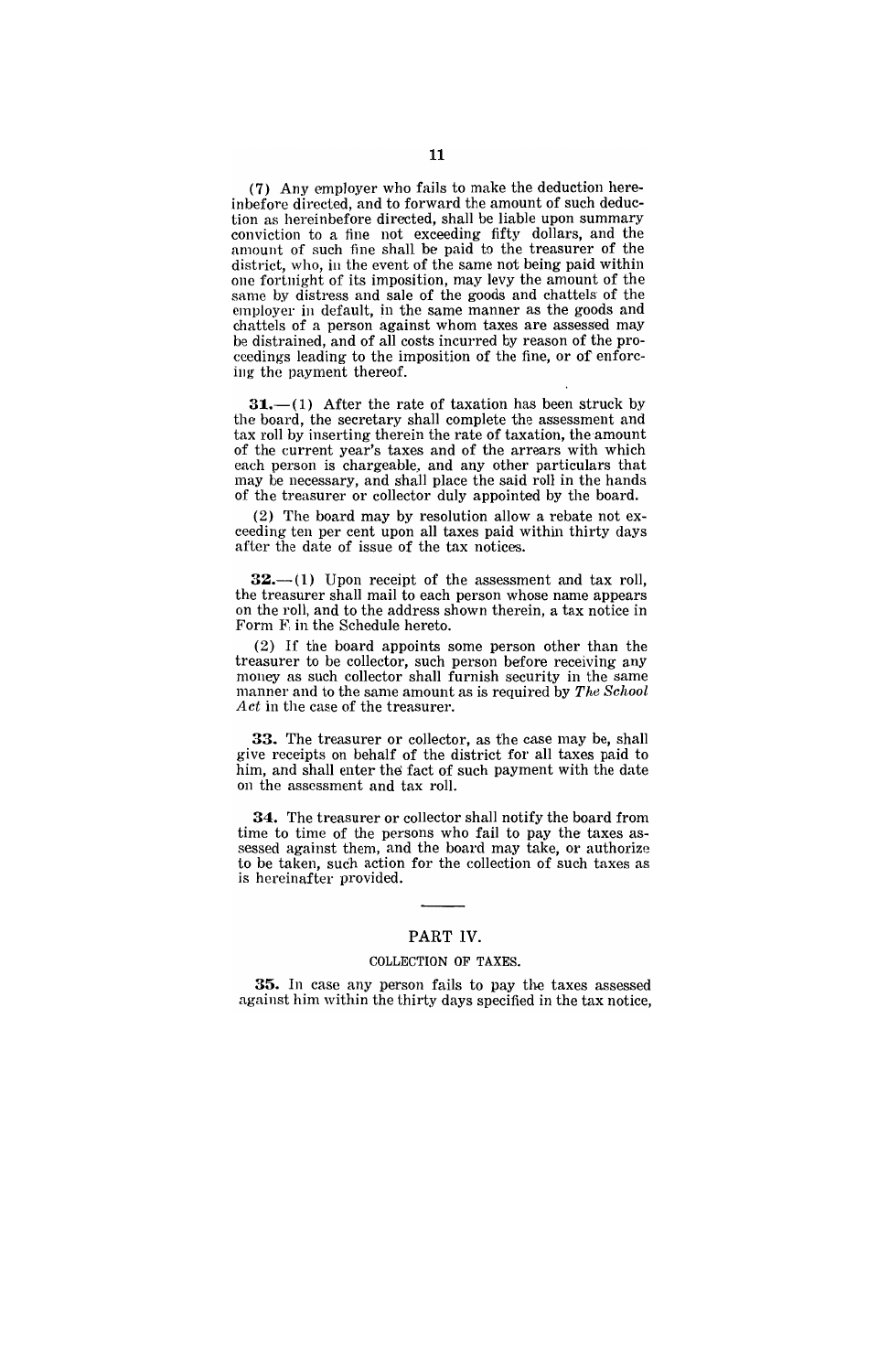the treasurer or collector may, by himself or his agent, but subject to the provisions of The Tax Recovery Act, 1929, levy the same with costs by distress-

- $(a)$  upon the goods or chattels of the person assessed found within the school district;
- (b) upon the interest of the person assessed in any goods or chattels found within the school district, including his interest in any goods to the possession of which he is entitled under a contract for the purchase., or under a contract by which he may become the owner thereof upon the performance of any condition;
- $(c)$  upon the goods or chattels of the owner of any property in respect of which the taxes distrained for are payable, although the name of such owner does not appear upon the assessment and tax roll in respect of such property;
- (d) upon the goods or chattels of the person assessed found within the school district, although the title o such goods or chattels is claimed by any other person or persons in any of the following ways:
	- (i) By virtue of an execution against the person assessed or against the owner of the property in respect of which the taxes distrained for are payable, and notwithstanding the fact that such last-mentioned owner's name does not appear on the assessment and tax roll; or
	- (ii) By purchase, gift, transfer or assignment from the person assessed or from the owner of the property in respect of which the taxes distrained for are payable, whether absolute or in trust or by way of mortgage or otherwise; or
	- (iii) By the wife, husband, daughter, son, daughterin-law or son-in-law of the person assessed or of the owner of the property in respect of which the taxes distrained for are payable, or by any relative of either the person assessed or the owner as last aforesaid, in case such relative lives with the person assessed as a member of the family; or
	- (iv) By virtue of any assignment or transfer made for the purpose of defeating distress.

**36.** The treasurer shall by advertisement posted up in at least three public places in the school district, and inserted in a newspaper published in or near to the said school dis-I a newspaper published in or hear to the said school dis-<br>rict, give at least six days' public notice of the time and Fitt, give at least six days public honce of the time and  $\alpha$ the property in respect of which the taxes are imposed and the name of the person for payment of whose taxes the goods and chattels are to be sold; and at the time named in the notice the treasurer or collector or his agent shall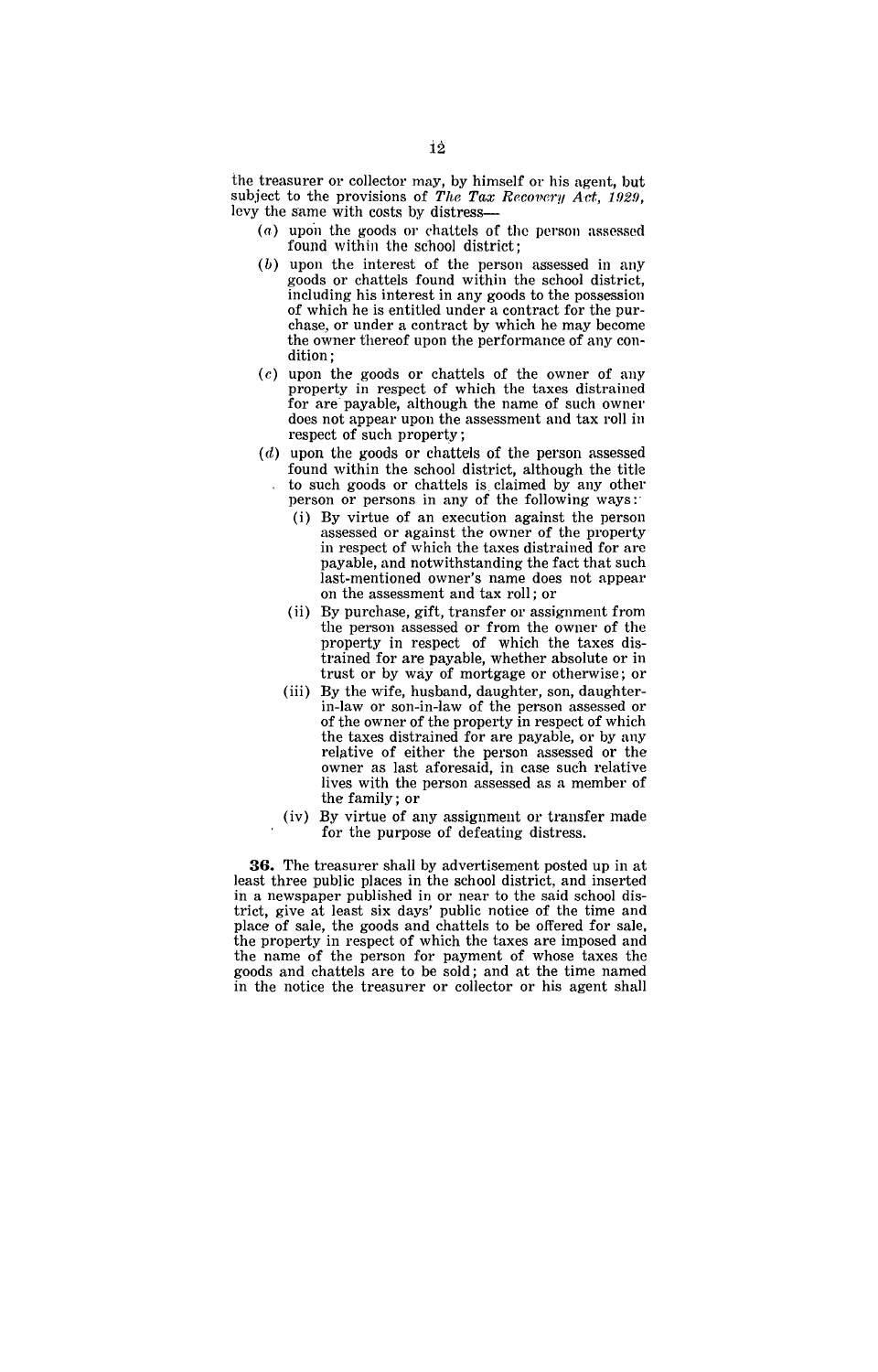sell at public auction the goods and chattels distrained, or so much thereof as may be necessary to pay the taxes assessed with all lawful costs, including the cost of advertisement.

 $37.$ —(1) If the goods and chattels distrained have been sold for more than the amount of taxes and costs, and if no claim to the surplus is made by any other person on the ground that the goods and chattels sold belonged to him, or that he was entitled by lien or other right to the surplus, it shall be paid to the person in whose possession the goods and chattels were when the distress was made.

(2) If any claim to the surplus is contested, such surplus money shall be paid over by the treasurer or collector of the district to the Clerk of the District Court of the judicial district within which the school district is wholly or mainly situated, and he shall retain the same until the respective rights of the parties have been determined by action at law or otherwise.

38. Subject to the provisions of *The Tnx Recovery Act,*  1929. any taxes and penalties may be recovered by suit in the name of the board as a debt due to the district, and in any suit brought to recover taxes the production of the assessment and tax roll or a copy of so much thereof as relates to the taxes payable by the person assessed and certified as a true copy by the secretary of the district, shall be  $prima$  $face$  evidence of the debt.

# PART V.

# ARREARS OF TAXES.

 $39$ —(1) In the event of any taxes remaining unpaid after the fifteenth day of December of the year for which the same are levied, there shall be added thereto by way of penalty a sum equal to five per centum of the amount of taxes remaining unpaid, and in the event of any taxes or any part thereof remaining unpaid on the first day of July next following there shall be added thereto by way of penalty an additional sum equal to five per centum of the amount of such taxes at that date remaining unpaid, and the same additional sum shall be added thereto in the same manner upon any taxes remaining unpaid half-yearly upon each first day of July and sixteenth day of December following; and such amount or amounts so added shall form a part of the taxes which by the following section are created a special lien upon the land.

(2) Nothing in this section contained shall be construed to extend the time for payment of the said taxes, nor in any way to impair the right of distress or any other remedy provided by this Act for the collection of the said taxes.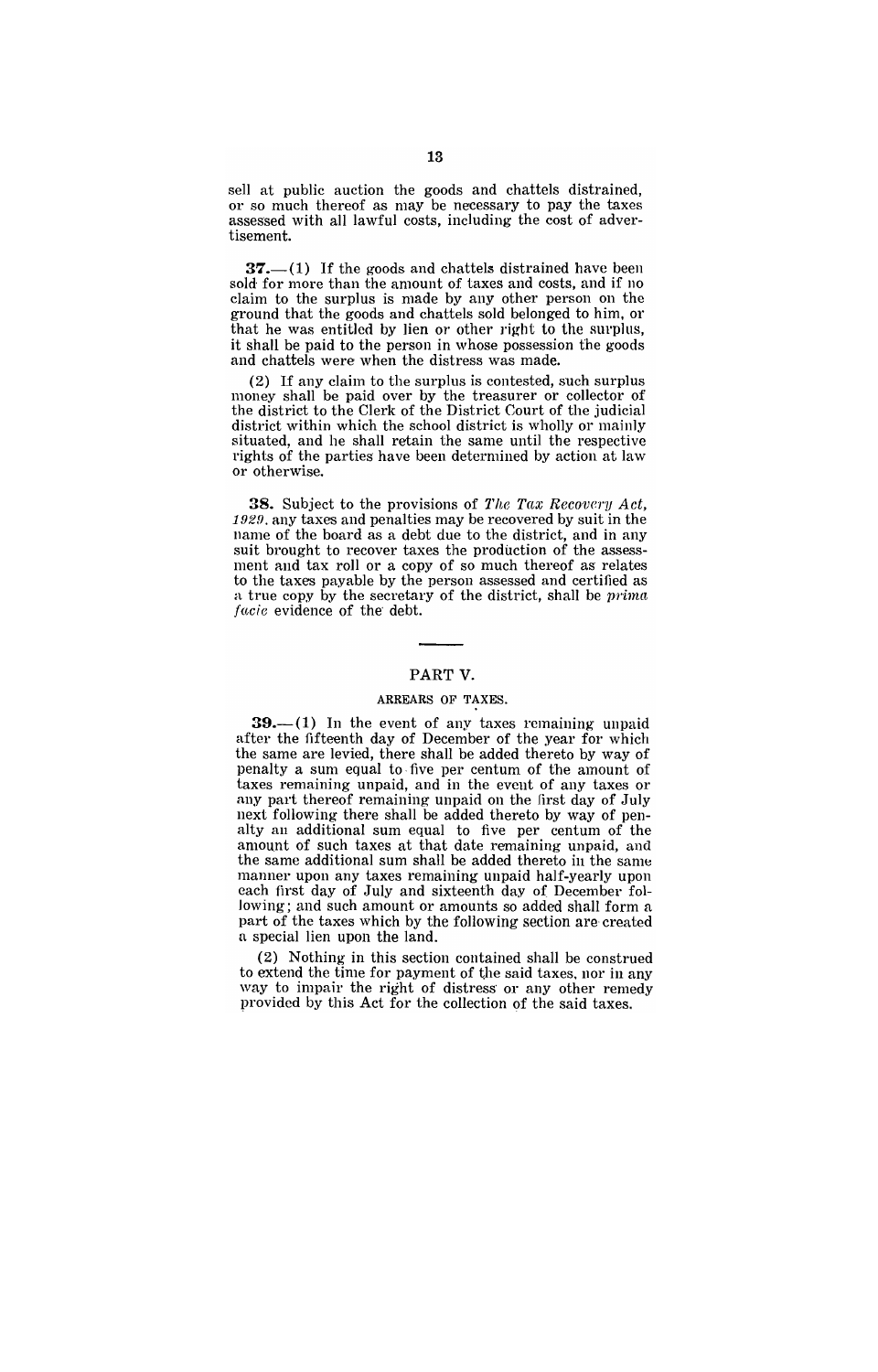(3) Where a penalty of five per centum is added under the provisions of this section it shall be five per centum of the arrears of taxes and of the penalties, if any, already added.

**40.** The taxes and 'penalties accrued upon or in respect of any land in the district shall be a special charge upon such land and have priority over any claim, lien, privilege, or incumbrance thereon except claims of the Crown.

**41.** Such accrued taxes shall be entered upon the assessment and tax roll of the district against such property from year to year, and the payment of such taxes shall be enforceable at all times by any of the methods provided by this Act for the enforcement of the payment of taxes.

**42.** Arrears of taxes which are reportable to the municipal authorities under the provisions of *The Tax Recovery Act,* 1929, shall be reported in accordance with the provisions of that Act.

 $43-$ (1) Whenever any portion of the taxes on any land in a Dominion Park or a Dominion Forest Reserve, and leased from the Dominion, has been due for two years from the first day of January in the year in which the same was imposed, whether imposed before or after the coming into effect of this Act, the treasurer of the school district shall prepare in duplicate a list of all such lands on which taxes are so due, with the amount of arrears against each lot set opposite the same, and the treasurer shall authenticate each such list by affixing thereto the seal of the board and his signature, and one of such lists shall be deposited with the secretary, and the other shall be given to the treasurer with a warrant thereto annexed under the hand of the chairman and the seal of the board, commanding him to levy upon the lease for the arrears due in respect thereof with costs and the said treasurer is hereby authorized to sell the same.

(2) The list when so made out shall be *prima facie* evidence of the validity of the assessment and imposition of the taxes therein shown.

(3) Within fifteen days after the date of the warrant a notice shall be sent by the treasurer by registered mail to each person who appears by the said list or by the records of any land titles office to have any interest in the lands mentioned therein, to the effect that the lease of such lands will be put up for auction on a fixed date not less than sixty days after the date of such notice.

(4) If any person interested in any parcel of land entered upon the list pays the taxes upon such land before the day fixed for the sale and after the said notice has been sent out, he shall in addition to the amount of taxes shown upon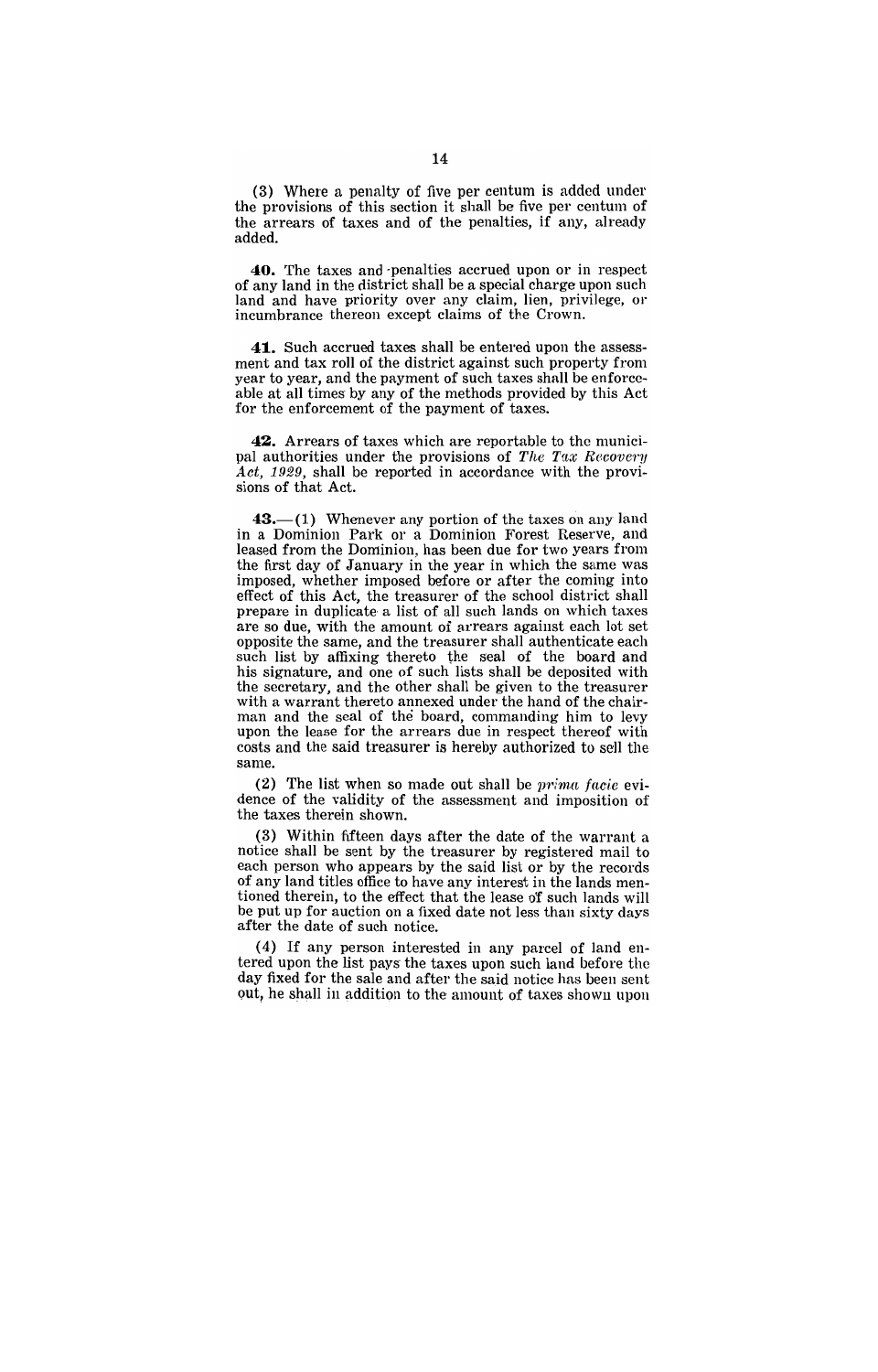the said list, be liable to pay the sum of one dollar for costs in connection with advertising, postage and other charges in connection with the proceedings.

(5) When such amount is paid, the lease shall be removed from the list of leases to be sold for arrears of taxes.

(6) The treasurer shall not sell any leases which have not been included in the list furnished him as aforesaid.

(7) The treasurer shall cause the said list to be published at least four consecutive weeks in at least one newspaper published in the school district, or if there is no newspaper published therein, in the newspaper published nearest to the school district.

(8) The advertisement shall contain notification that unless the arrears of taxes and costs are sooner paid, the treasurer will.proceed to sell the lease for taxes on the day and at the place mentioned in the advertisement.

(9) The day of sale shall not be less than sixty days after the last publication of the list.

(10) If at any time appointed for the sale of leases, no bidders appear, the treasurer may adjourn the sale from time to time; provided always that no adjournment shall be for a period exceeding fifteen days.

(11) At the place, day and hour appointed for the sale of leases, if the taxes thereon, including costs and charges, have not previously been paid, the treasurer shall offer the leases for sale by public auction, and in so doing shall make and declare the amounts stated in the list as the taxes due with the charges and costs, as the upset price on each respective lot or parcel as offered for sale, and shall thus sell the same to the highest bidder, or to such person as may be willing to take it at the upset price, there being no higher bidder.

(12) If the purchaser of any lease fails immediately to pay the treasurer, on account of the said purchase, the amount claimed for arrears of taxes and charges, the treasurer shall forthwith; again put up the property for sale.

(13) If any such sale has been effected, the treasurer shall notify the Deputy Minister of the Interior of such sale, and request a transfer of the lease to the purchaser thereof, and shall notify the land registration district regarding the disposal of all such leases by such a sale.

(14) The treasurer shall keep a separate account in a chartered bank at the joint credit of the chairman and treasurer of all sums paid to him as purchase money on leases sold for arrears of taxes, and in excess of arrears of taxes and charges, and shall enter in the book the amount of the excess payment on each lot sold by him, with the date of sale, and the aggregate amount so received shall form a fund to be called "a tax sale fund," and whenever any portion of such fund shall have remained to the credit of the ac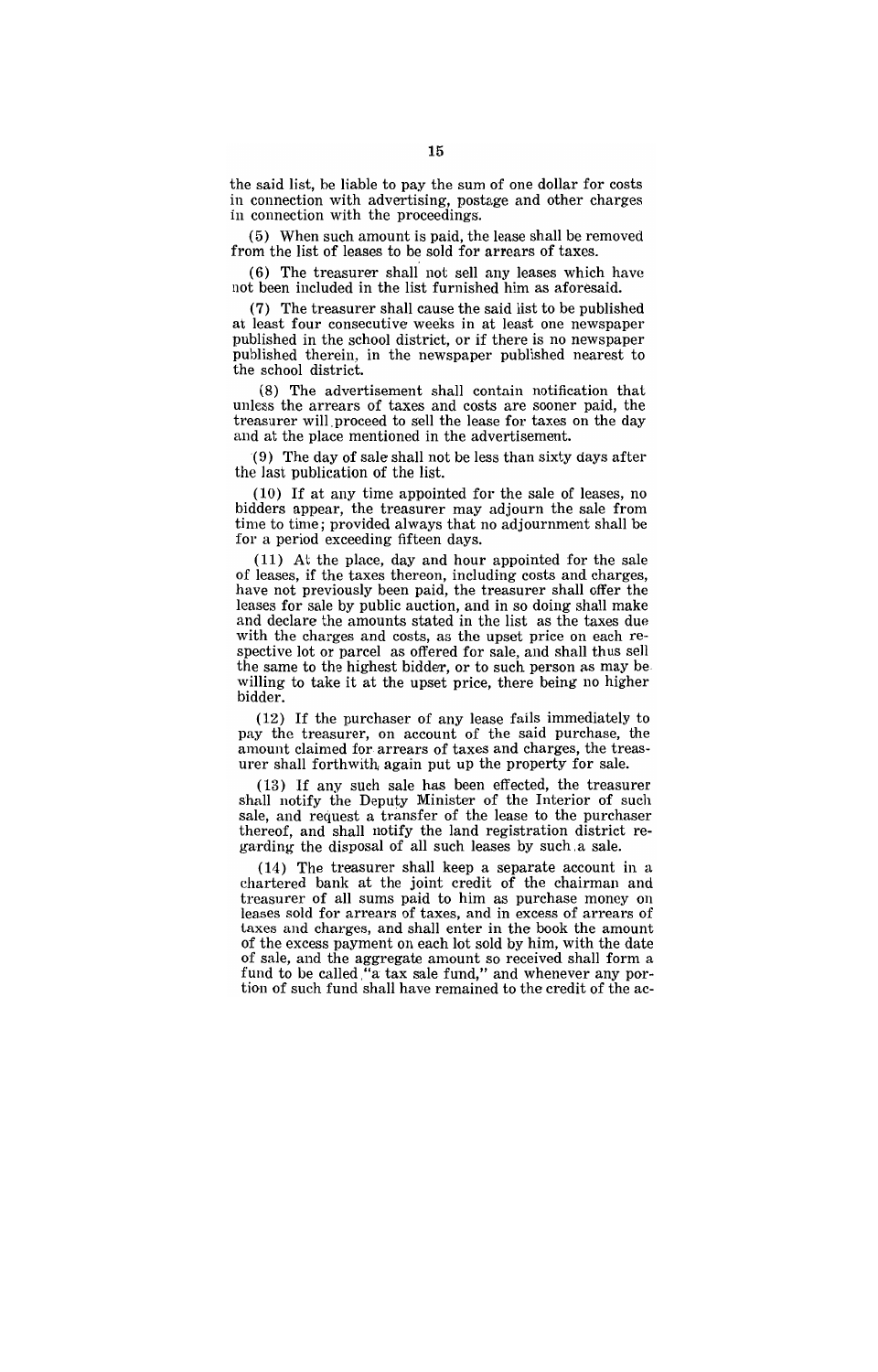count for two years from the date of sale without any notice of correction of claim or claim of claim in the treat-<br>defining the newment having been served on the treasclaim or for payment naving been served on the t<br>on it shall be the absolute property of the board. urer, it shall be the absolute property of the board.<br>(15) Any person claiming to have been interested in any

lease sold for taxes, and transferred as aforesaid, which shall have realized more than the amount of taxes due and charges, shall be entitled to claim and receive the said surplus or sum, or any portion thereof specified in the order us or sum, or any port hereinafter mentioned:<br>Provided that written notice is served upon the treasurer

previous to the time limited for forfeiture on producing evious to the time innitied for fortentifie on producing<br>ad leaving with the treasurer within six months of the designed with the treasurer within six months of the ite of service of such notice of claim, an order signed<br>that judge, reciting that it has been proved to the a judge, reciting that it has been proved to the  $t_{\text{inter}}$  the said judge that the claimant at the tistaction of the said judge that the claimant at the<br>me of the sale was interested in the said land, and re $q$  and the said was interested in the said failed, and re-<br> $q$  intro-the school board to pay the said surplus money or quiring the school board to pay the said surplus money or the portion thereof specified in the order, to the said claime portion thereof specified in the order, to the said claim-<br>it and such or any judge's order for payment of any part it, and such of any judge s order for payment of any part<br>the soid tax sale fund shall be kept by the treasurer and of the said tax sale fund shall be kept by the treasurer and shall be the warrant and authority for making such pay-<br>ment.

# PART VI.

#### ASSESSMENT AND TAXATION IN RURAL DISTRICTS WHICH ARE WITHIN OR PARTLY WITHIN COLLECTING MUNICIPAL DISTRICTS.

 $4$  -(1) The board shall prepare a detailed estimate of **the probable expenditure of the district for the current year.**<br>The probable expenditure of the district for the current year.

(2) Where the district is entirely within one collecting  $(2)$  where the district is entirely within one conecting<br>uniting unit the board, before the first day of March in unicipal unit the board, before the first day of march in<br>what your ar as soon as may be thereafter, shall make a each year, or as soon as may be thereafter, shall make a requisition upon the municipal district for the amount of such estimate, and the municipal district shall levy the taxes for estimate, and the municipal district shall levy the taxes of its requisition as provided in *The Municipal Distriet Act.*   $\binom{3}{2}$  (a) Where the district is entirely within two or

- more collecting municipal units, or where the dis-<br>- and collecting municipal units, or where the dismore collecting municipal units, or where the district is partly within one or more collecting municipal units and partly within one or more non-collecting municipal units, the board shall ascertain the total assessed value of the property assessable for school purposes in each part of the district which is within one municipal unit and shall apportion its estimate accordingly.
- (b) Before the first day of March in each year, or as efore the first day of march in each year, or as<br>on as may be thereafter, the board shall make a soon as may be thereafter, the board shall make a requisition upon each collecting municipal district<br>for the proportionate amount of its estimate, and each collecting municipal district shall levy the taxes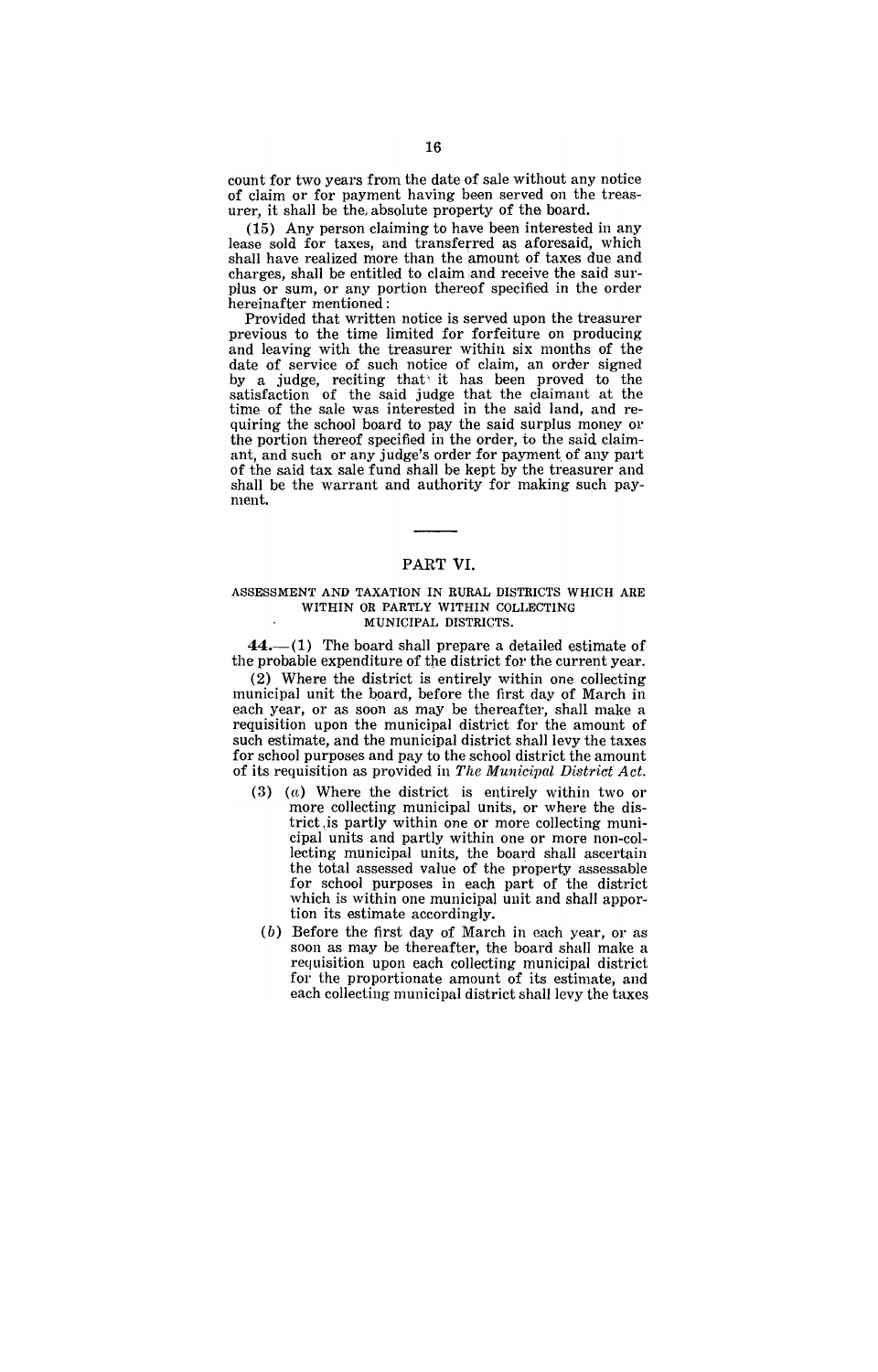for school purposes and pay to the school district the amount of its requisition as provided in *The Municipal District Act.* 

- (c) In respect of that part of the district which is not within a collecting municipal unit, the board shall cause taxes to be levied in the manner provided in Parts I to V of this Act.
- $(d)$  The total assessed value of the property assessable for school purposes mentioned in paragraph  $(a)$ hereof shall be the same as fixed for the purposes of *The Supplementary Revenue Act:*

Provided, that if dissatisfaction with regard to such value is expressed by anyone of the following methods:

- (i) By a motion passed at the annual meeting;
- (ii) By delivery to the board of a notice in writing signed by at least ten or a majority of the electors of the district, prior to the first day of February;
- (iii) By delivery to the board of a notice. in writing signed by a majority of the electors in any part of the district which is within one municipal unit, prior to the first day of February-

such value shall be determined for the current year and for each succeeding year in which the then valuations for the purposes of *The Supplementary Revenue Act* are in force in the manner set out in the paragraphs next following;

- (e) The board shall, on or before the tenth day of February, appoint an Adjustment Committee composed of one person from each part of the district which is within one municipal unit, who shall be liable to assessment; and resides therein;
- (f) The board shall appoint the day, hour and place for the holding of a meeting of the Adjustment Committee and shall cause a written notice of such meeting to be served on each member of the committee at least five days before the date set therefor;
- $(y)$  The secretary or a member of the board duly appointed shall attend such meeting and produce the records of the district for the use of the committee;
- $(h)$  The committee shall select one of its members to be chairman, and the chairman may name one of his fellow members or the secretary of the board to be secretary;
- $(i)$  The committee shall examine and consider the total assessed value of the property assessable for school purposes as fixed for the purposes of *The Supplementary Revenue Act* in each part of the district which is within one municipal unit, and if in the opinion of the committee such total value in one such part is not equitable 'in comparison with the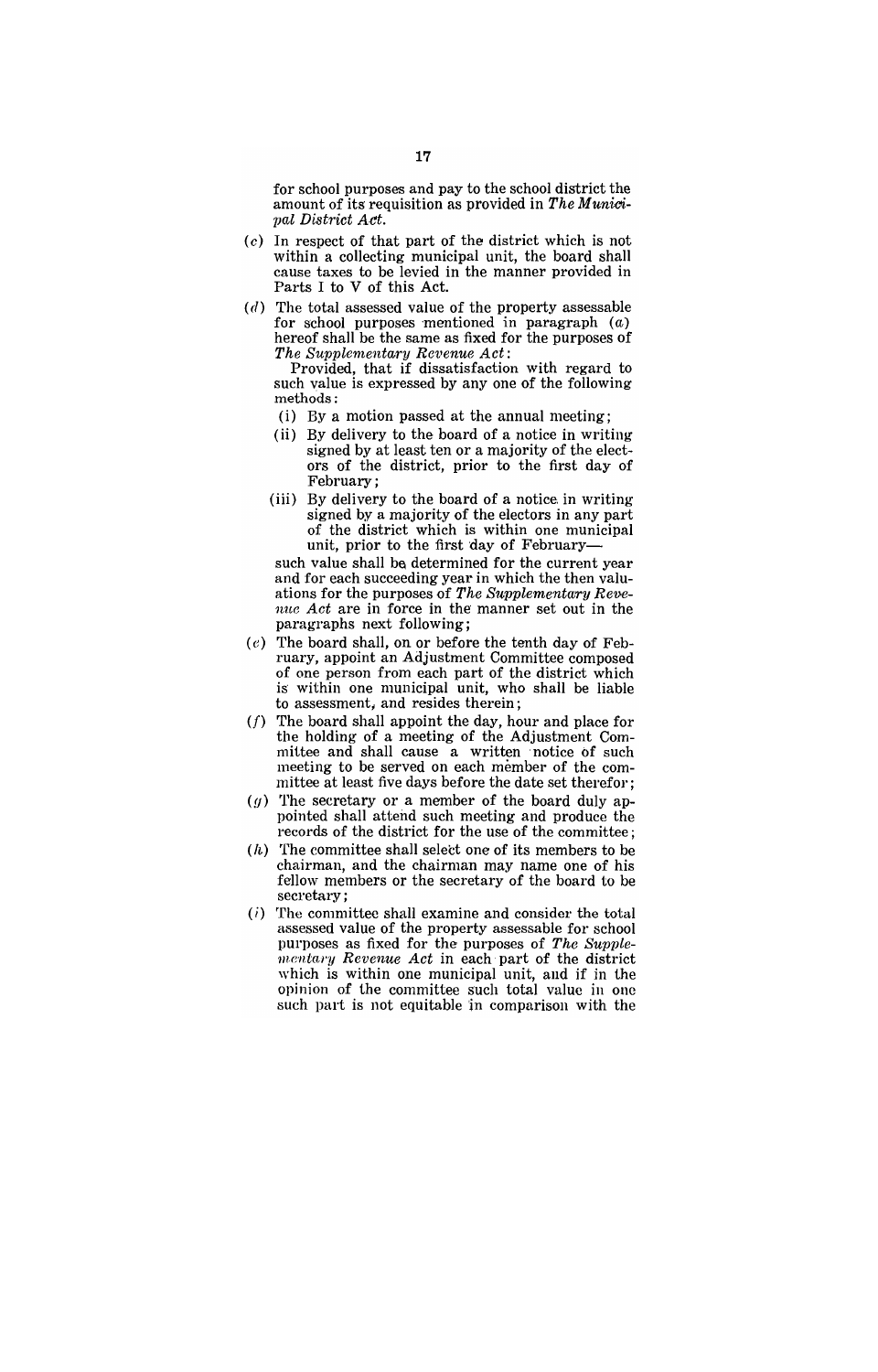corresponding value in another such part of the district, it shall adjust the same by increasing or decreasing the amount of such total value;

- $(j)$  A memorandum in writing signed by the chairman and secretary of the meeting, setting out the decision of the majority, or the failure of the committee to reach a majority decision, shall be given to the secretary or member of the board in attendance at the meeting;
- $(k)$  If a majority decision of the committee is not reached, or if within five days after a majority decision has been made, any member of the committee serves upon the secretary of the board a notice in writing, stating that he wishes the matter referred to the Alberta Assessment Commission, the secretary of the board shall immediately notify the chairman of the commission and the commission shall make the necessary adjustment;
- (l) The chairman of the commission shall forthwith report the decision of the commission to the secretary of the board;
- (m) The commission shall have power to compel the attendance before it of any person and the production by such person of all records and documents in his possession relating to the assessment and taxation of property for school purposes within the district;
- (n) Each member of the Adjustment Committee may be paid a sum not exceeding five dollars out of the funds of the district.

#### PART VII.

# ASSESSMENT AND TAXATION IN TOWN DISTRICTS.

 $45,-(1)$  Where a district has within its boundaries a city or town, the trustees may, as soon as may be after the final revision of the assessment roll of the city or town, make a demand on the council for the sum required for school purposes for the then current year.

(2) For the purpose of assessment and taxation for school purposes and for the' purposes of this section any portion of a town district which is not within the limits of a city or town shall be deemed to be within the limits thereof, and the provisions of *The Town Act,* 1927, or of any special act creating such town or city shall apply to such portion as if the same formed a part of the city or town.

(3) In the case of a town district, the rate of taxation on unsubdivided farm lands situated outside of the limits of the city or town shall not exceed ten mills on the dollar, unless the Minister authorizes a rate exceeding ten mills on the dollar, when, in his opinion, the same is necessary,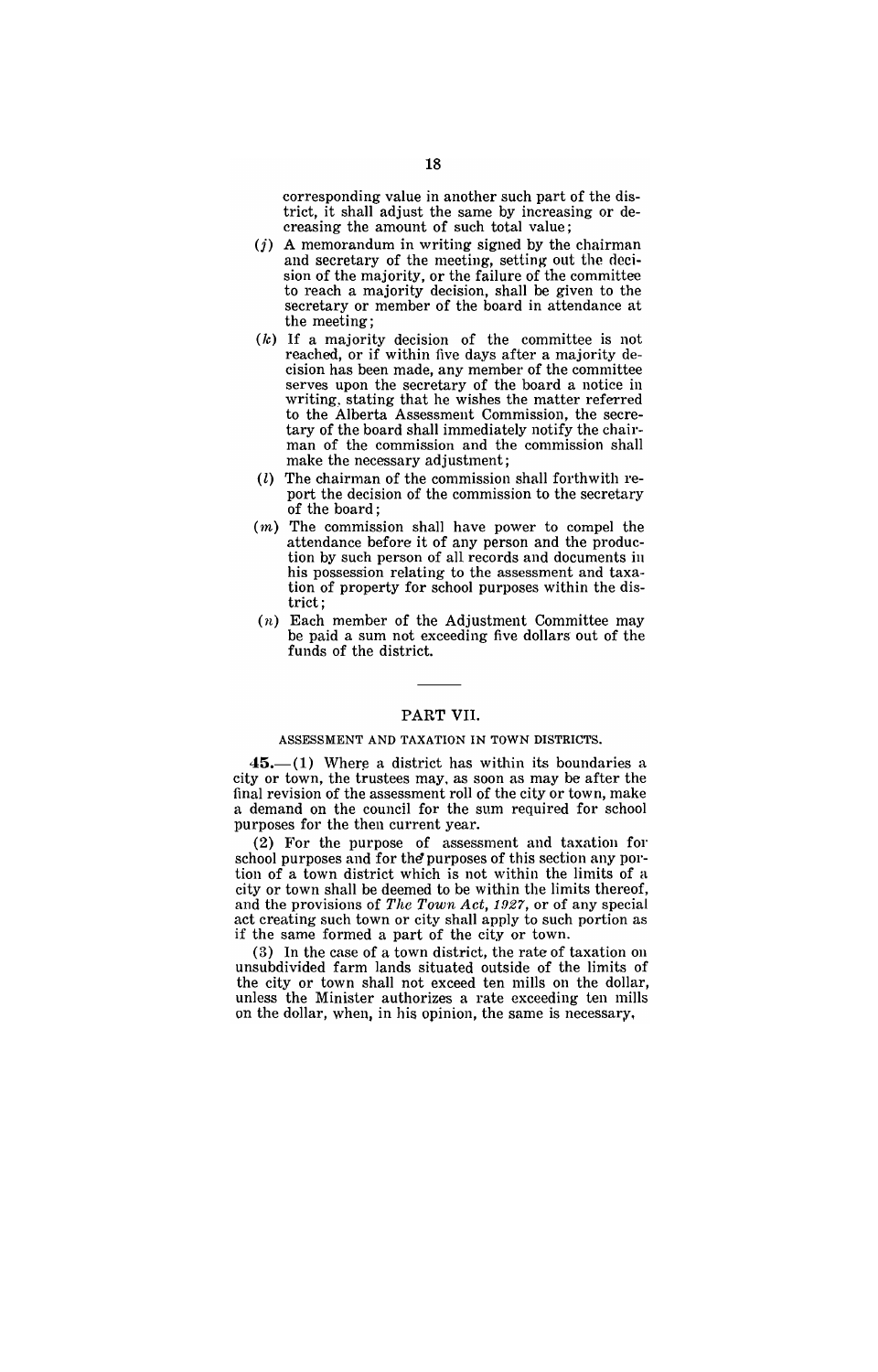**46.** Subject to the provisions of this Act and of *The*  School Act, the property liable to assessment for school purposes in a town district shall be the property which is liable to assessment for municipal purposes, or which would be liable to assessment for municipal purposes if situated within the city or town:

Provided, however, that farm buildings and other farm improvements on unsubdivided farm lands, and grain, hay, live stock and farm implements used or kept on a farm shall be exempt from assessment for school purposes.

# PART VIII.

#### ASSESSMENT AND TAXATION IN RURAL HIGH SCHOOL DISTRICTS.

 $47.$ —(1) The board shall prepare a detailed estimate of the probable expenditure of the district for the current year.

(2) The board shall ascertain the total assessed value of the property assessable for school purposes in each district within the rural high school district, and shall apportion its estimate accordingly.

(3) Before the first day of March in each year, or as soon as may be thereafter, the board shall make a requisition upon the board of each district within the rural high school -district for the proportionate amount of its estimate, and the board of each of such districts shall cause such amount to be raised by taxation on the assessable property in the district in the same manner as other school taxes.

(4) Subject to the provisions of the next following subsection, the total assessed value of the property assessable for school purposes in each district within the rural high school district shall be the same as is adopted by that district for the levy of its taxes for other school purposes or upon which its requisition to the municipal district for other school purposes is based, as' the case may be.

- (5) ( $a$ ) If dissatisfaction with regard to the total assessed value as ascertained and referred to in the preceding subsection is expressed by anyone of the following methods:
	- (i) by a motion passed at the annual meeting of the rural high school district;
	- (ii) by delivery to the board of the rural high school district of a notice in writing signed by at least twenty or a majority of the electors of the rural high school district, prior to the first day of February;
	- (iii) by delivery to the board of the rural high school district of a notice in writing signed by at least ten or a majority of the electors of any district within the rural high school district, prior to the first day of February;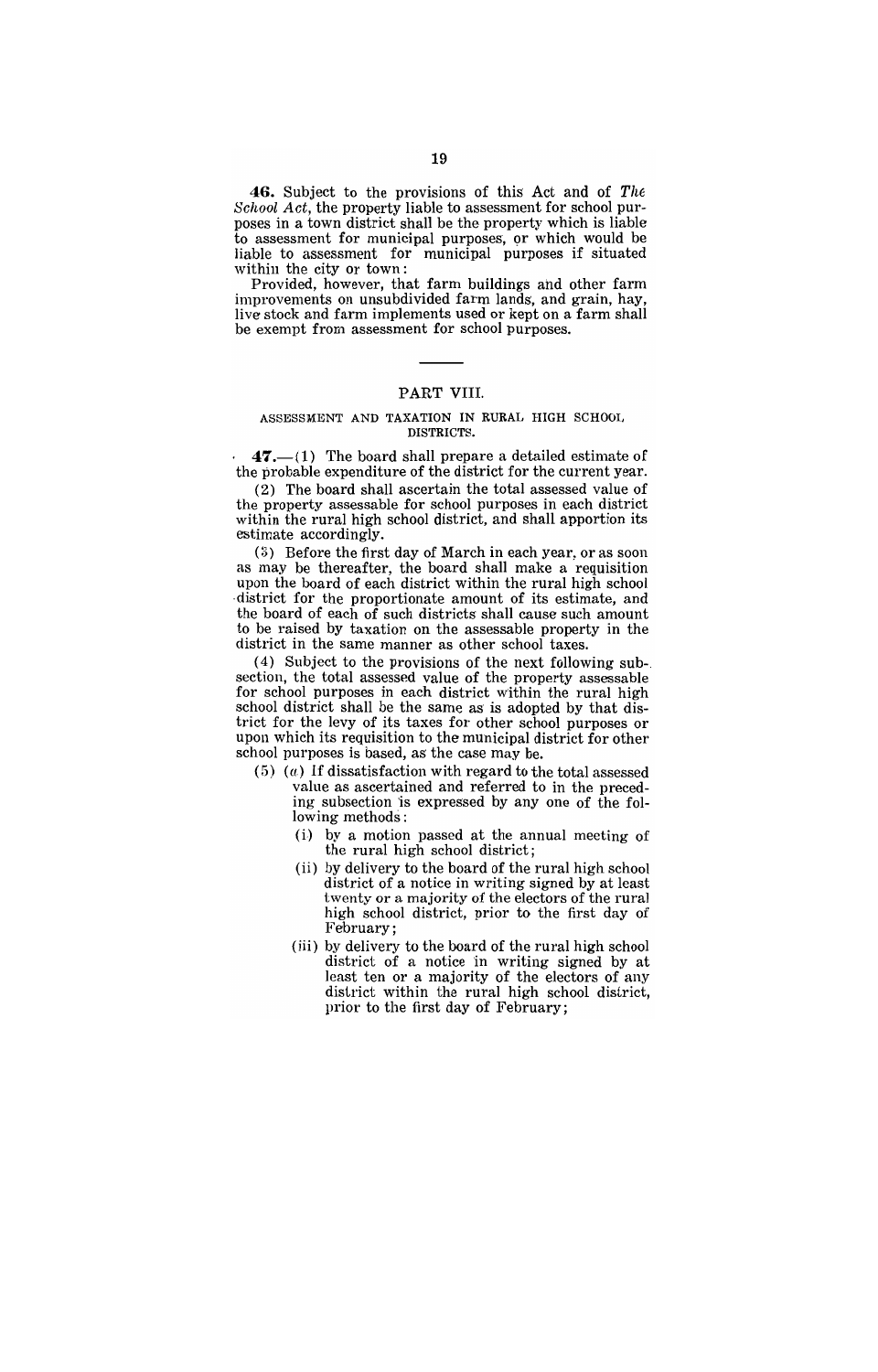(iv) by delivery to the board of the rural high school district of a notice in writing signed by one of the members of that board, prior to the first day *ot* February--

such value shall be determined in the manner set out in the paragraphs next following.

- *(b)* The board shall on or before the tenth day of February hold a special meeting to examine and consider the total assessed value of the property assessable for school purposes in each district within the rural high school district as ascertained under the provisions of subsection  $(4)$  hereof, and if in the opinion of the board such value in one of such districts is not equitable with the corresponding value in any other of such districts, shall adjust the same by increasing or decreasing the amount of such value.
- $(c)$  The secretary of each district within the rural high school district upon receipt of a request in writing from the secretary of the latter district shall attend the special meeting mentioned in the preceding paragraph and shall produce the records of his district for the use of the board of the rural high school district.
	- $(d)$  If a majority decision of the board is not reached, or if within five days after a majority decision has been made, any member of the board serves upon the secretary of the board a notice in writing, stating that he wishes the matter referred to the Alberta Assessment Commission, the secretary of the board shall immediately notify the chairman of the commission and the comrnission shall make the' necessary adjustments.
	- (e) The chairman of the commission shall forthwith report the decision of the commission to the secretary of the board.
	- $(f)$  The commission shall have power to compel the attendance before it of any person and the production by such person of all records and documents in his possession relating to the assessment and taxation of property for school purposes in any district within the rural high school district.

#### PART IX.

#### RE SEPARATE SCHOOLS.

**48.** In cases where separate school districts have been established, where land is owned by a Protestant and occupied by a Roman Catholic, or *vice versa,* the owner shall be assessed in respect of such land.

**49.** In cases where separate school districts have been established, whenever property is held by two or more persons as joint tenants in common, the holders of such prop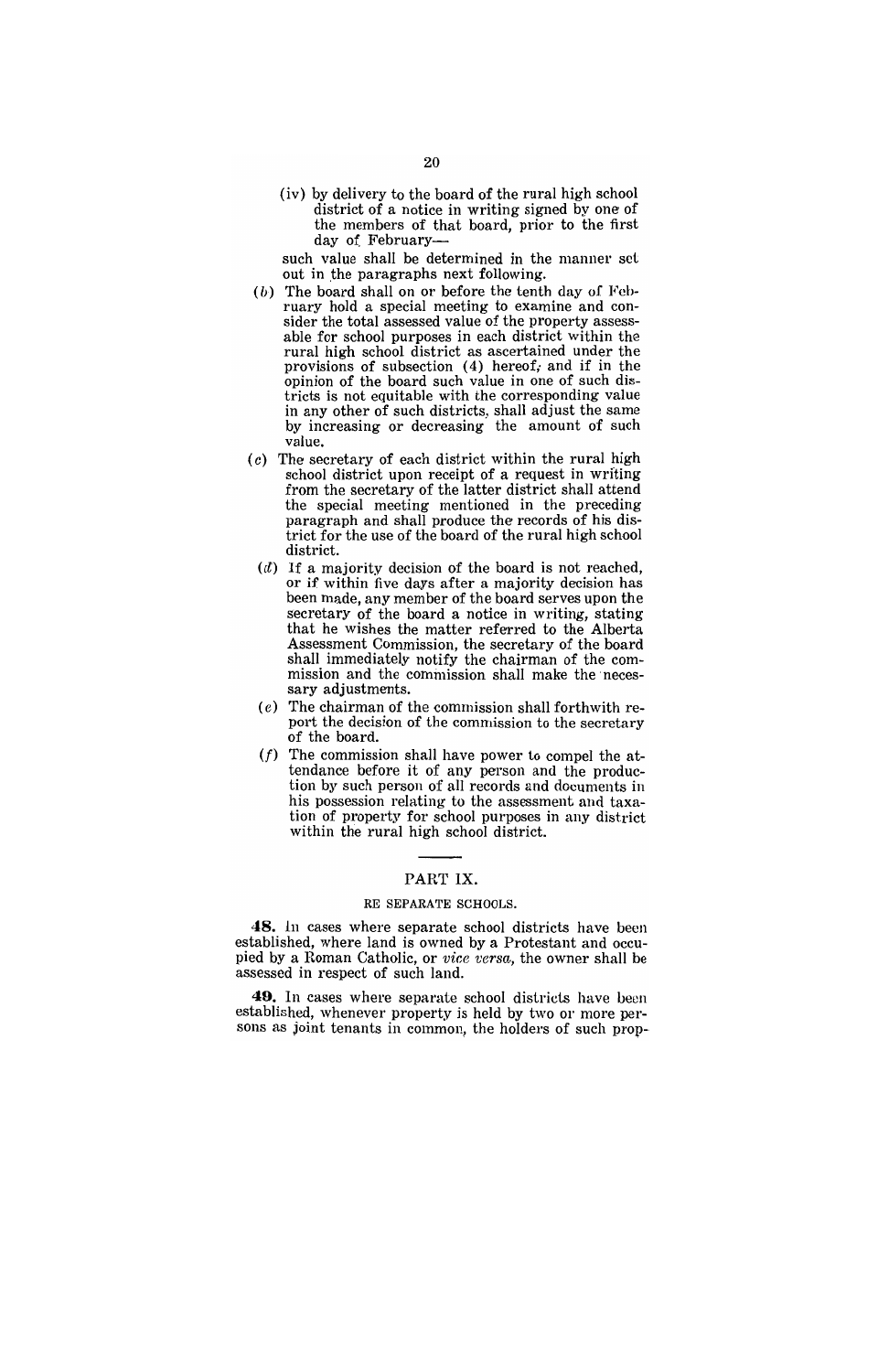erty being Protestants and Roman Catholics, they shall be assessed in proportion to their interests in the property in thc districts of which they respectively arc ratepayers.

 $50-$ (1) A company may, by notice given to the secretary-treasurer of any municipality wherein a separate school district is either wholly or in part situated, and to the secretary of the board of any public school district in which a separate school has been established, and to the secretary of the board of the separate school district, require any part of the real property of which such company is either the owner and occupant, or, not being such owner, is the tenant or occupant, or in actual possession of, and any part of the personal property. if any, of such 'company liable to assessment to be entered, rated and assessed for the purposes of the said separate school and the proper assessor shall thereupon enter the said company as a separate school supporter in the assessment and tax roll in respect of the property specially designated in or by the said notice, and so much of the property as shall be so designated shall be assessed accordingly in the name of the company for the purposes of the separate school and not for public school purposes, but all other property of the company shall be separately entered and assessed in the name of the company as for public school purposes:

Provided, that the share or portion of the property of any company entered, rated or assessed in any municipality or in any school district for separate school purposes under the provisions of this section shall bear the same ratio and proportion to the whole property of the company assessable within the municipality or school district as the amount or proportion of the shares or stock of the company so far as the same are paid or partly paid up, held and possessed by persons who are Protestants or Roman Catholics, as the case may be, bears to the whole amount of such paid or partly paid-up shares of stock of the company.

(2) Any such notice given in pursuance of a resolution in that behalf of the directors of the company shall for all purposes be deemed to be SUfficient, and every such notice so given shall be taken as continuing and in force and to be acted upon unless and until the same is withdrawn, varied or cancelled by any notice subsequently given pursuant to any resolution of the company or of its directors.

(3) Every such notice so given to such secretary-treasurer shall remain with and be kept by him on file in his office and shall at all convenient hours be open to inspection and examination by any person entitled to examine and inspect the assessment and tax roll; and the assessor shall in each year, before the completion and return of the assessment and tax roll, search for and examine all notices which may be on file in the secretary-treasurer's office, and shall in respect thereof follow and conform thereto and to the provisions of this Act in that behalf.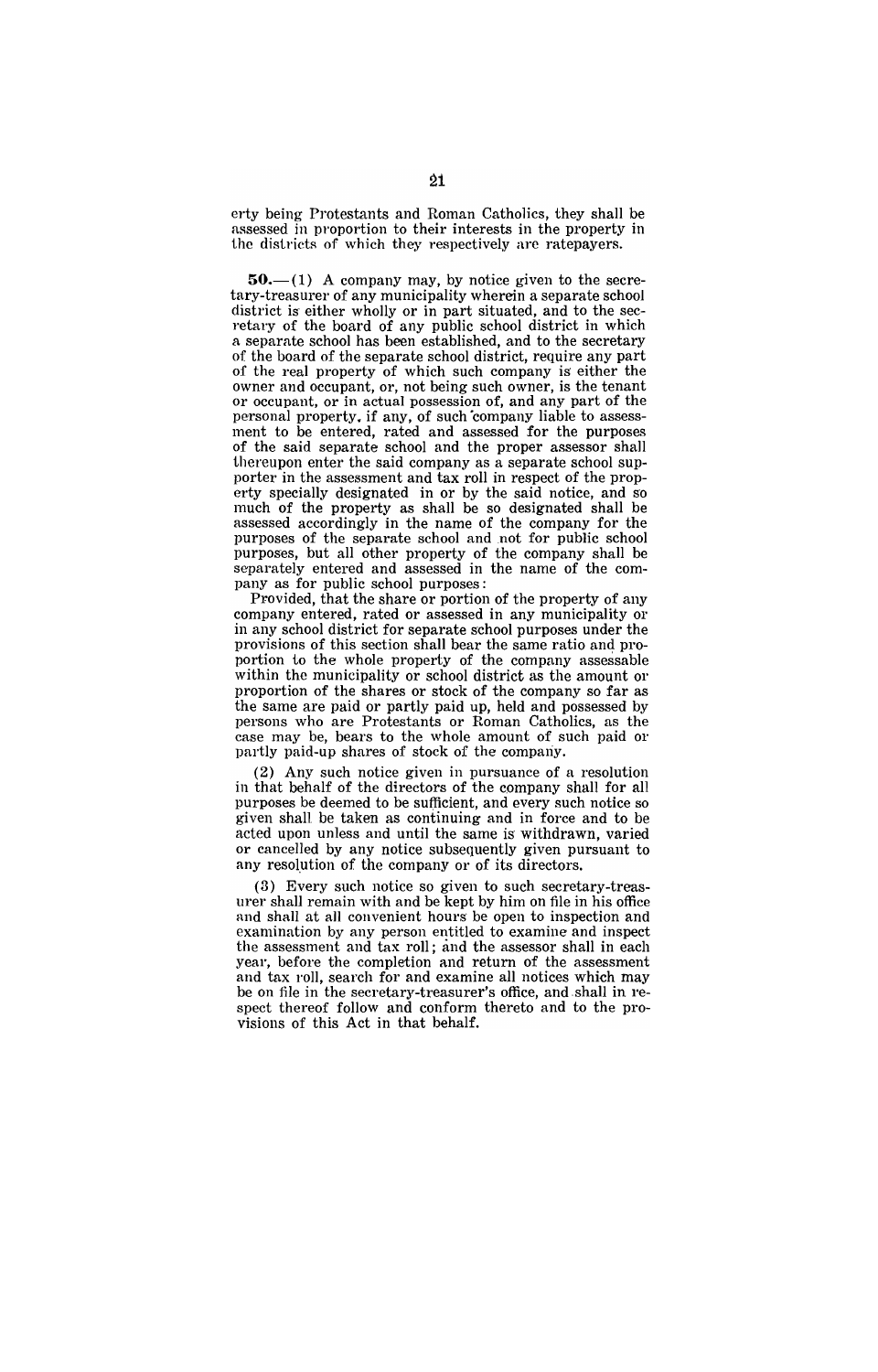(4) False statements made in any such notice shall not relieve the company from rates, but any company fraudulently giving such notice or making false statements therein shall be liable to a penalty not exceeding one hundred dollars, and any person giving for a company such a statement who fraudulently or wilfully inserts in such notice a false statement shall be guilty of an offence, and liable on summary conviction to a like penalty.

(5) In the event of any company failing to give n notice as hereinbefore provided for, the board of trustees of the s incrember<br>to provide a school district may give to the company a notice in the following form or to the like effect, that is to say: "The board of trustees of the ........... Separate School

"The board of trustees of the...........Separate School<br>District No........of the Province of Alberta hereby gives notice that unless and until your company gives a notice as provided for by section 50 of *The School Assessment Act*  he school taxes payable by your company in respect of property lying within the limits of the ..............Public School District No......... of the Province of Alberta will be divided between the said public school district and the said separate school district in shares corresponding with the total amount of the assessed value of property assessed to individuals for public school purposes and the total amount of the assessed value of property assessed to individuals for separate school purposes respectively. This notice is given in pursuance of section 50 of *The School Assessment Act."* 

(6) Unless and until a company to which notice has been given. as aforesaid gives a notice as hereinbefore provided for, the whole of the real property of which the company is either the owner and occupant, or, not being such owner, is the tenant or occupant, or in actual possession of, and the whole of the personal property, if any, of the company liable to assessment, shall be entered, rated and assessed upon the assessment and tax roll of the public school district or of the municipality, as the case may be, as if for public school purposes, but the public school district shall pay to the separate school district a share of the taxes collected from the company in respect of such property equal to the proportion which the assessed value of the property assessed to individuals upon the assessment and tax roll of the separate school district, or assessed to individuals as separate school supporters upon the assessment and tax roll of the municipality, as' the case may be, bears to the total assessed value of the property assessed to individuals upon the assessment and tax rolls of both the public and separate school districts, or upon the assessment and tax roll of the municipality, as the case may be.

(7) A notice under the foregoing provisions may be given to a company by serving the same upon any person upon whom a writ of summons or other document originating proceedings may be served for the company.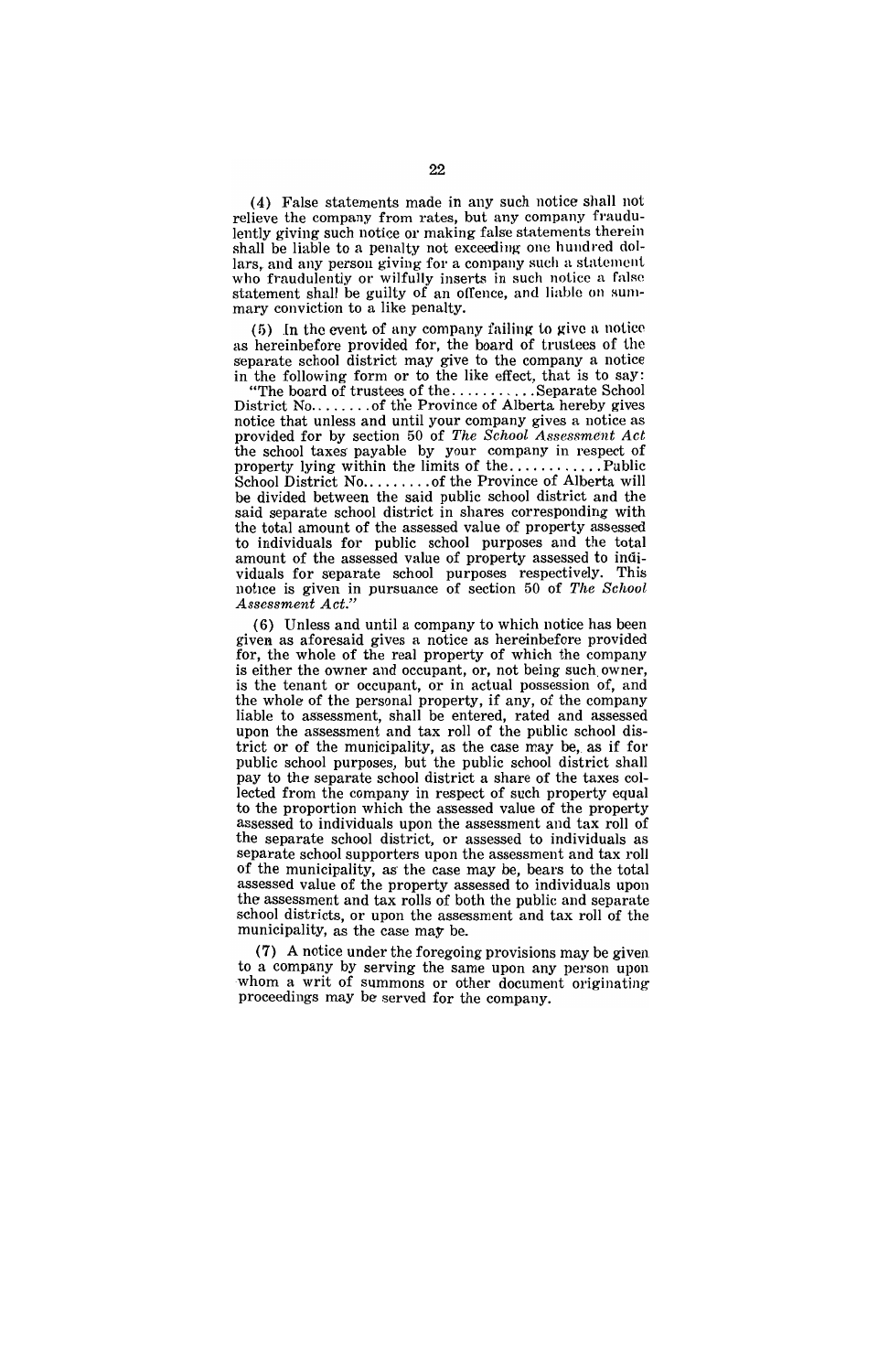# PART X.

#### GENERAL.

**51.** On the hearing of any appeal brought before a judge with respect to assessment in a village or a town district, if it is made to appear to the judge that land situated in any village, or town district, but' outside the limits of the village or city or town, has been assessed at a higher relative value than land within such village or city or town, he may order that a percentage of reduction be made in the assessed value of all lands so situated, so that justice may be done in the school district as between the ratepayers within and those without the limits of the village or city or town.

**52.** If upon the hearing of any appeal a judge is of the opinion that the assessment is so inequitable that substantial justice cannot be done by adjusting the assessment in such cases as are then on appeal before him, or by means of the exercise of the powers' conferred by the next preceding section, he may order that the assessment be quashed and that a new assessment be made.

 $53-$ (1) Where any person having an interest in property assessable under the provisions of this Act has in any year heretofore or hereafter been assessed in respect of such property and notice of such assessment has been sent to him, but he has' escaped from taxation by virtue of his assessment being declared invalid or a nullity by a court of competent jurisdiction, then such person may be assessed in any subsequent year in respect of such interest, and shall thereupon become liable to pay as taxes in such subsequent year, and in addition to any taxes, if any, to which he is liable in that year, the taxes which he would have been liable to pay in the year in which he escaped taxation, if he had then been correctly assessed and taxed.

(2) The said assessment shall be made by the court of revision and the person assessed thereby shall be immediately notified thereof by the secretary, and the person so assessed shall have the right to appeal to the District Court of the judicial district in which the district is wholly or mainly situated.

(3) The person appealing shall serve upon the secretary of the district, within thirty days after the decision of the court of revision, written notice of his intention to appeal to the District Court.

(4) The judge of the District Court so appealed to shall hear the appeal within one month after he has been notified by the secretary of the desire of the said person to appeal and he shall either confirm the assessment made by the court of revision, or, if he thinks such assessment is incorrect, fix a sum as the proper assessment of the person appealing.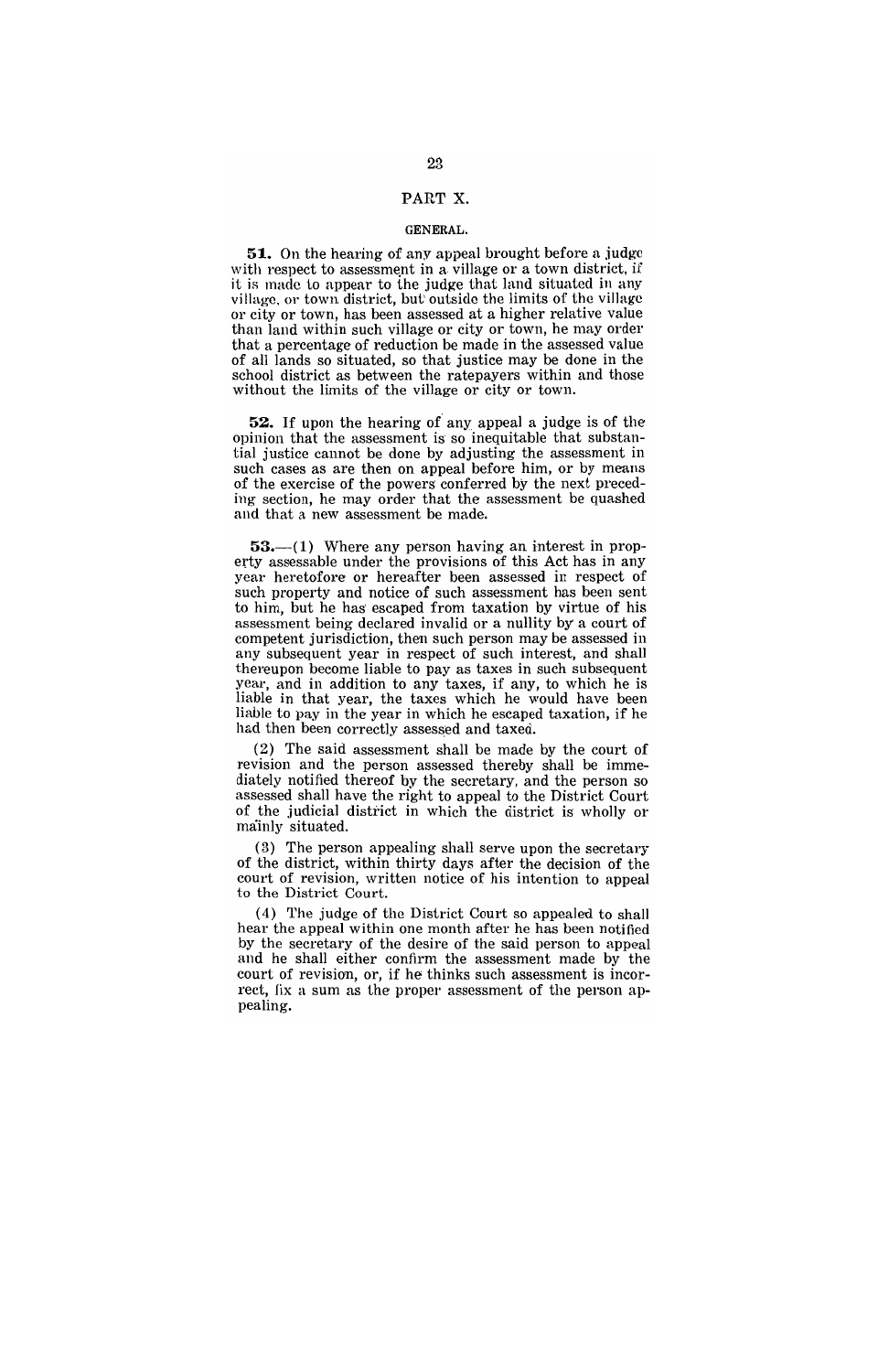**54.** In determining all matters brought before the court of revision or the District Court, such Court or the judge of the District Court shall have jurisdiction to determine not only the amount of the assessment but all questions as to whether any persons or things are or were assessable, or are or were legally assessed or exempted from assessment.

**55.** The Minister of Education may by order. notice of which shall be published in *The Alberta Gazette*, empower any district to make an assessment and levy taxes under the provisions of this Act.

**56.** In the case of any district empowered by the Minister to make an assessment and levy taxes, the Lieutenant Governor in Council may make such orders, provisions and appointments as to him may appear necessary for the adjustment, arrangement and settlement of all accounts between any such district and the authority which previously levied and collected the school taxes.

**57.** Subject to the approval of the Minister, the board may enter into an agreement with the owner or owners of any land which is subdivided into plots or parcels of one acre, or less, to accept in full settlement of arrears of taxes an amount less than the total amount due on account of such arrears.

**58.** No proof shall be necessary in any Court after the lapse of one year from the thirty-first day of December in any year in which taxes have been levied to establish that all or any of the' provisions of this Act with respect to assessment and taxation have been complied with, and the production of the assessment and tax roll as finally passed shall be conclusive evidence in any Court that all the provisions of this Act respecting assessment or taxation have been fully complied with, and after such lapse of time no Court shall hold any assessment or taxation made or imposed under this Act invalid unless it is established to the satisfaction of the Court that the person or property assessed was not liable to be assessed or that the rate of taxation imposed was in excess of the amount allowed by law, and in the latter case, if the Court shall adjudge the assessment or taxation invalid, it shall only be deemed invalid to the extent of the excess.

#### PART XI.

### EXECUTION AGAINST SCHOOL DISTRICTS.

 $59$ .-(1) Any writ of execution against the board of any district may be endorsed with a direction to the sheriff to levy the amount thereof by rate, and the proceedings thereon shall be as set forth in the following subsections.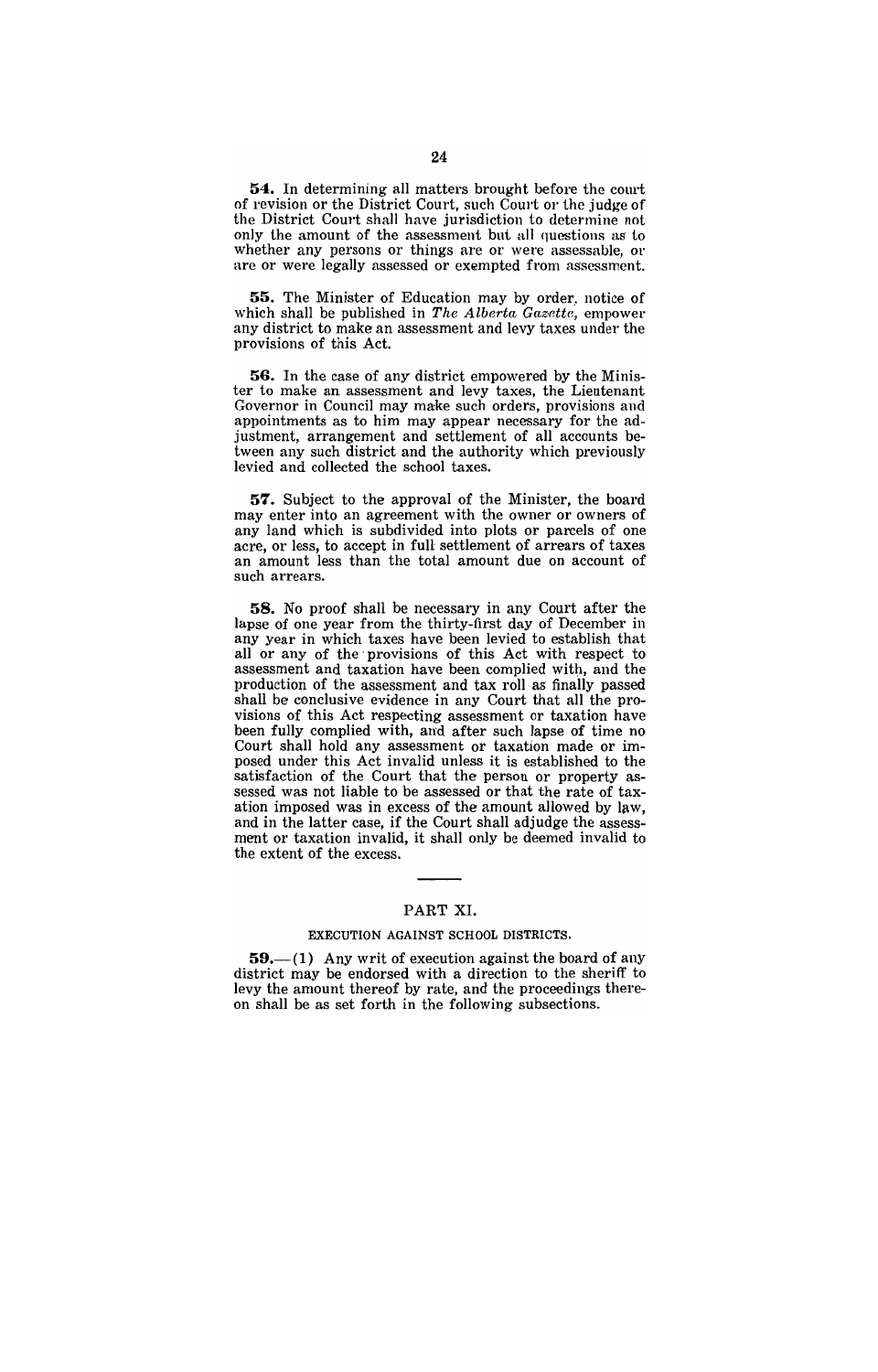$(2)$  The sheriff shall deliver a copy of the writ and indorsement to the treasurer or leave such copy at his office or dwelling-house with a statement in writing of the sheriff's fees and of the amount required to satisfy such execution, including such amount of interest calculated to some day as near as is convenient to the day of service.

(3) In case the amount with interest thereon from the day mentioned in the statement is not paid to the sheriff within one month after the service, the sheriff shall examine the assessment and tax roll of such district and shall in like manner as rates are struck for general school purposes strike a rate on the dollar on the assessable property in the district sufficient to cover the amount due on the execution, with such addition to the same as the sheriff deems sufficient to cover the interest and his own fees up to the time when such rate will probably be available.

(4) The sheriff shall thereupon issue a precept or precepts, under his hand and seal of office, directed to the treasspus, under his hand and sear or once, un ected to the treas-<br>rer, and shall by such precept or precepts, after reciting ter, and shall by such precept of precepts, after reciting<br>the writ and that the board has neglected to satisfy the same, command the treasurer to collect such rate or cause it to be collected at the time and in the manner by law required for the collection of the general school rates.

(5) At the time for imposing the annual rate next after the receipt of such precept or precepts, the treasurer shall add a column to the assessment and tax roll of the district headed: "Execution Rate of A.B. v. Board of School District .............." (or, as the case may be, adding a column for each execution if more than one) and shall insert therein the amount by such precept or precepts required to be collected from each person respectively, and shall collect the amount of such execution rate as aforesaid; and the treasurer, so soon as the amount of such execution or executions is collected, shall return to the sheriff the precept or precepts with the amount collected thereon.

(6) The sheriff shall after satisfying the executions and all fees thereon return any surplus, within ten days after receiving the same, to the treasurer for the general purposes of the district.

(7) The treasurer shall for all purposes connected with carrying into effect, or permitting or assisting the sheriff to carry into effect, the provisions of this Act with respect to such executions, be deemed to be an officer of the Court out of which the writ issued, and as such shall be amenable to the Court and may be proceeded against by attachment, mandamus or otherwise in order to compel him to perform the duties hereby imposed upon him.

**60.** Incase of the absence of the treasurer and the refusal or neglect of the board to appoint some other person in his place, or in case of the refusal or neglect of the treasthis place, of in ease of the refusar of hegiect of the treasced to comply what any of the provisions of the next pre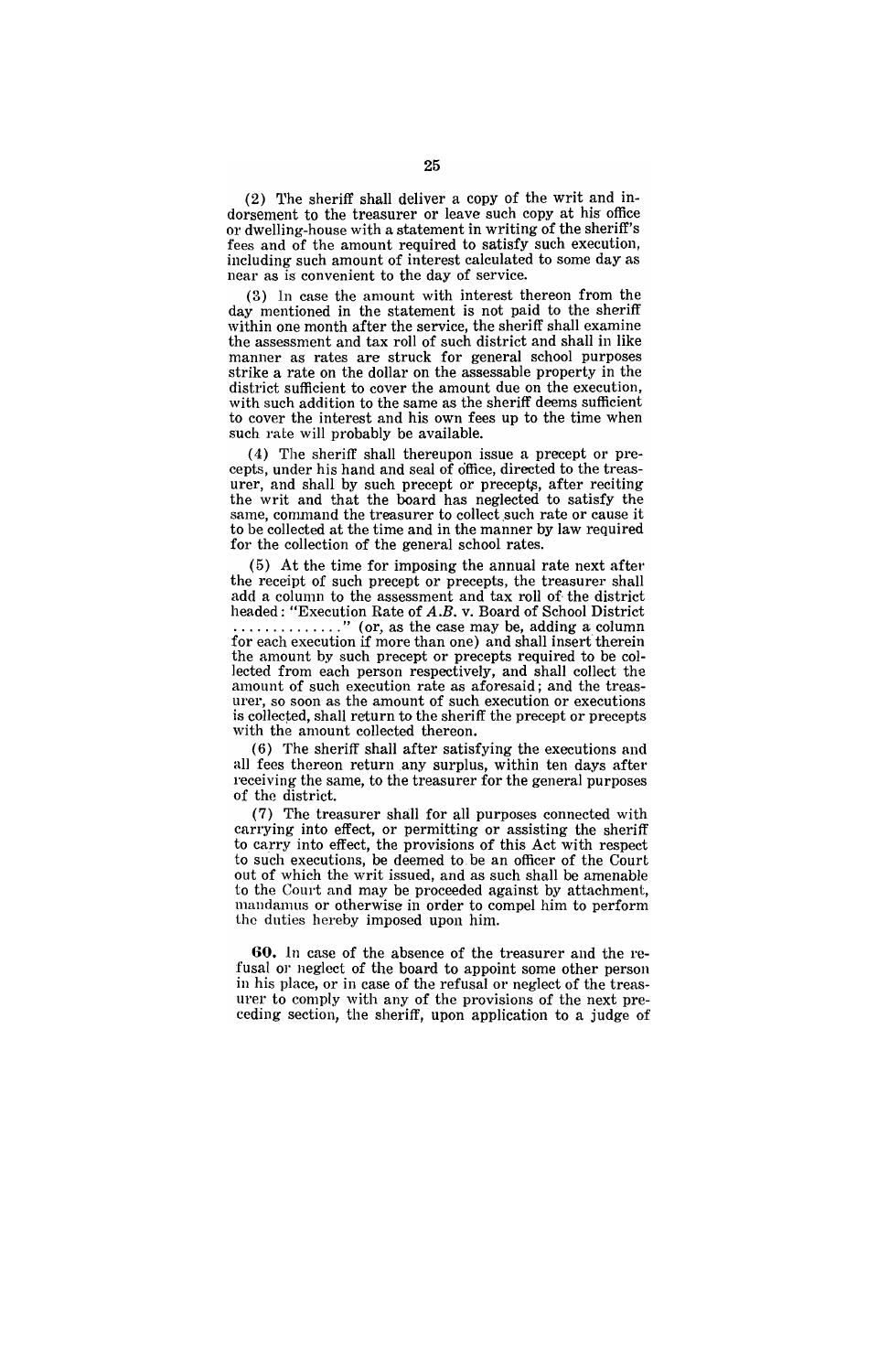the Supreme Court, may be invested with full power and authority to assess, levy, collect and enforce payment, in the same manner as assessors, collectors and treasurers are authorized to do by this Act, of such sum or sums of money as may be required to pay and satisfy the execution or executions and all fees and legal expenses, including such allowance for the costs, levy, collection and enforcement of payment as the judge may allow:

Provided, that any person may, within one monih from the date of the notice by the sheriff of assessment by him, apply to the sheriff to revise such assessment in any respect as to which such person might have appealed to a court of revision, and if the sheriff refuses such application may appeal to the District Court of the judicial district out of which the writ of execution issued, within eight days after the sheriff's decision, of which appeal notice in writing shall be given to the sheriff, and on such appeal the judge may proceed as in the case of an appeal from a court of revision.

**61.** In the next preceding sections, "treasurer" shall mean the treasurer or secretary-treasurer or other proper officer of the school district, municipal district, city or town, which is required by law to collect the annual taxes of the district or any portion thereof.

# PART XII.

#### FORMS.

**62.** The several forms in the Schedule to this Act to suit the case or forms to the like effect shall be deemed good, valid and sufficient.

*63. The School Assessment Act,* being chapter 52 of the Revised Statutes of Alberta, 1922, is hereby repealed.

**64.** This Act shall come into force on the first day of July, 1930.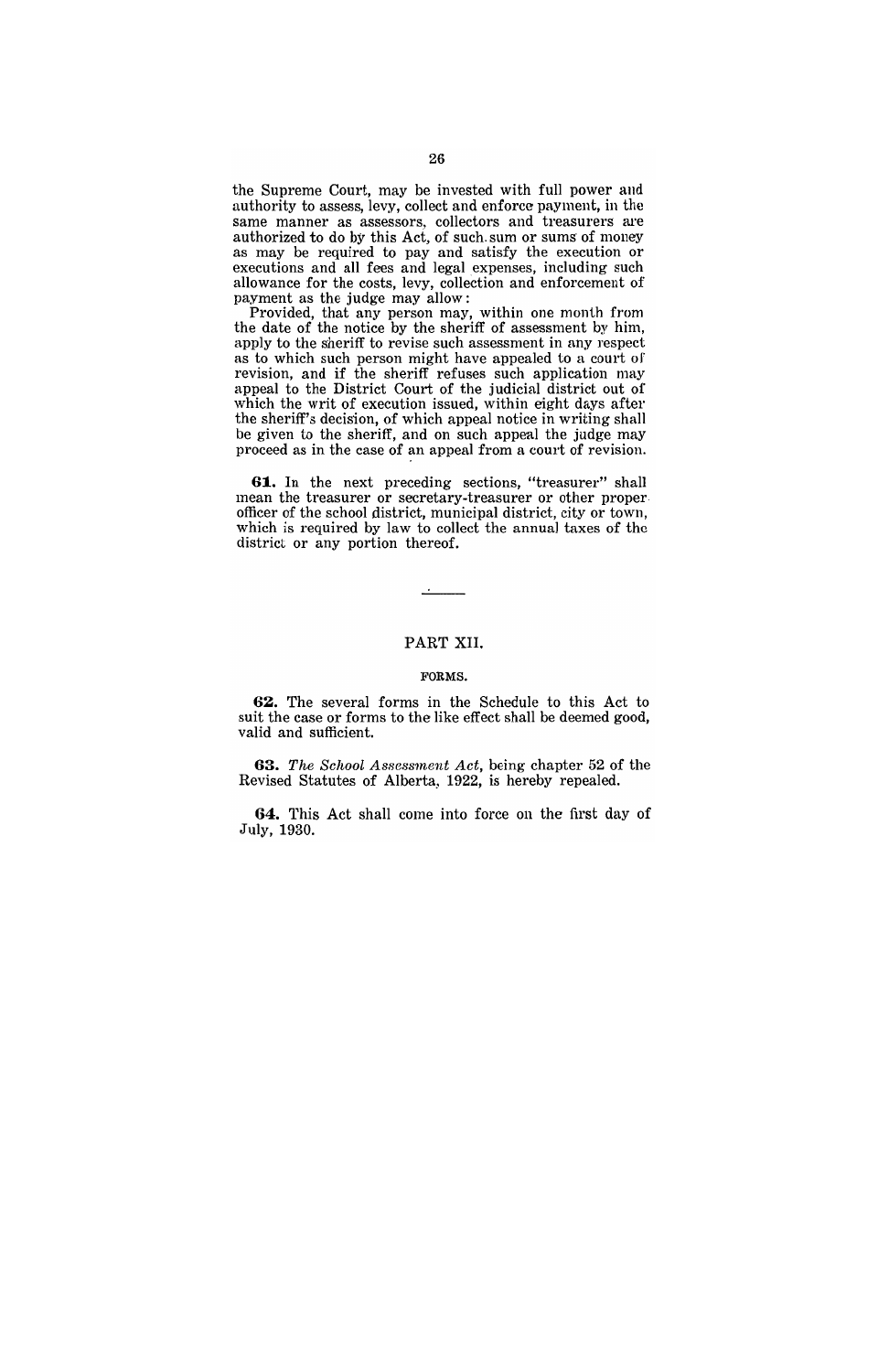|                |                                                                                                           |                        |                          |                    |                                |              |                    |       |         | ASSESSMENT PORTION       |                              |                      |                         |                                             |                         |                   |                       |                     |                               |                    |                               | TAX PORTION             |                                |           |                        |                     |      |
|----------------|-----------------------------------------------------------------------------------------------------------|------------------------|--------------------------|--------------------|--------------------------------|--------------|--------------------|-------|---------|--------------------------|------------------------------|----------------------|-------------------------|---------------------------------------------|-------------------------|-------------------|-----------------------|---------------------|-------------------------------|--------------------|-------------------------------|-------------------------|--------------------------------|-----------|------------------------|---------------------|------|
|                | ់ទី                                                                                                       |                        |                          |                    | <b>LOCATION OF</b><br>PROPERTY |              |                    |       |         |                          | <b>ASSESSED</b><br>VALUE     |                      |                         |                                             |                         |                   |                       |                     |                               |                    |                               |                         |                                |           | December<br>penalty on | Payment of<br>Taxes |      |
|                | unknown<br>"Unknov                                                                                        |                        | Plan<br>$\overline{P't}$ |                    |                                |              | Σíα                | Acres |         | Land                     |                              |                      | Total Assessed<br>Value |                                             |                         |                   |                       |                     |                               |                    | Date of mailing<br>Tax Notice |                         |                                | all taxes |                        |                     |      |
| on Roll        |                                                                                                           | Post Office<br>Address |                          | $\dot{\texttt{z}}$ | ݤ.                             | Bik.         | $\mathbf{\hat{s}}$ | đ     | Surface | Minerals<br>or<br>Timber | Building and<br>Improvements | Personal<br>Property |                         | Date of Mail-<br>ing Assess-<br>ment Notice | Secretary's<br>Initials | Tax rate<br>Mills | Current year<br>taxes | Reported<br>arrears | Previous<br>years'<br>arrears | Total taxes<br>due |                               | Treasurer's<br>Initials | July penalty<br>on all arrears | Arrears   |                        | Amount              |      |
| $\frac{6}{2}$  |                                                                                                           |                        | Sec.                     | of Sec.            |                                | Tp.  Rg.  M. |                    | Š.    |         |                          |                              |                      |                         |                                             |                         |                   |                       |                     |                               |                    |                               |                         |                                |           | Current                |                     | Date |
|                | Owner                                                                                                     |                        |                          |                    |                                |              |                    |       |         |                          |                              |                      |                         |                                             |                         |                   |                       |                     |                               |                    |                               |                         |                                |           |                        |                     |      |
| 1              | Occupant<br>or person in<br>possession                                                                    |                        |                          |                    |                                |              |                    |       |         |                          |                              |                      |                         |                                             |                         |                   |                       |                     |                               |                    |                               |                         |                                |           |                        |                     |      |
| $\overline{2}$ |                                                                                                           |                        |                          |                    |                                |              |                    |       |         |                          |                              |                      |                         |                                             |                         |                   |                       |                     |                               |                    |                               |                         |                                |           |                        |                     |      |
|                | I hereby certify that the statements contained herein are correct to the best of my knowledge and belief. |                        |                          |                    |                                |              |                    |       |         |                          |                              |                      |                         |                                             |                         |                   |                       |                     |                               |                    |                               |                         |                                |           |                        |                     |      |
|                |                                                                                                           |                        |                          |                    |                                |              |                    |       |         |                          |                              |                      |                         |                                             |                         |                   |                       |                     |                               |                    |                               |                         |                                |           |                        |                     |      |

FORM A. (Section 4)

 $\mathcal{L}$ 

*Secretary.*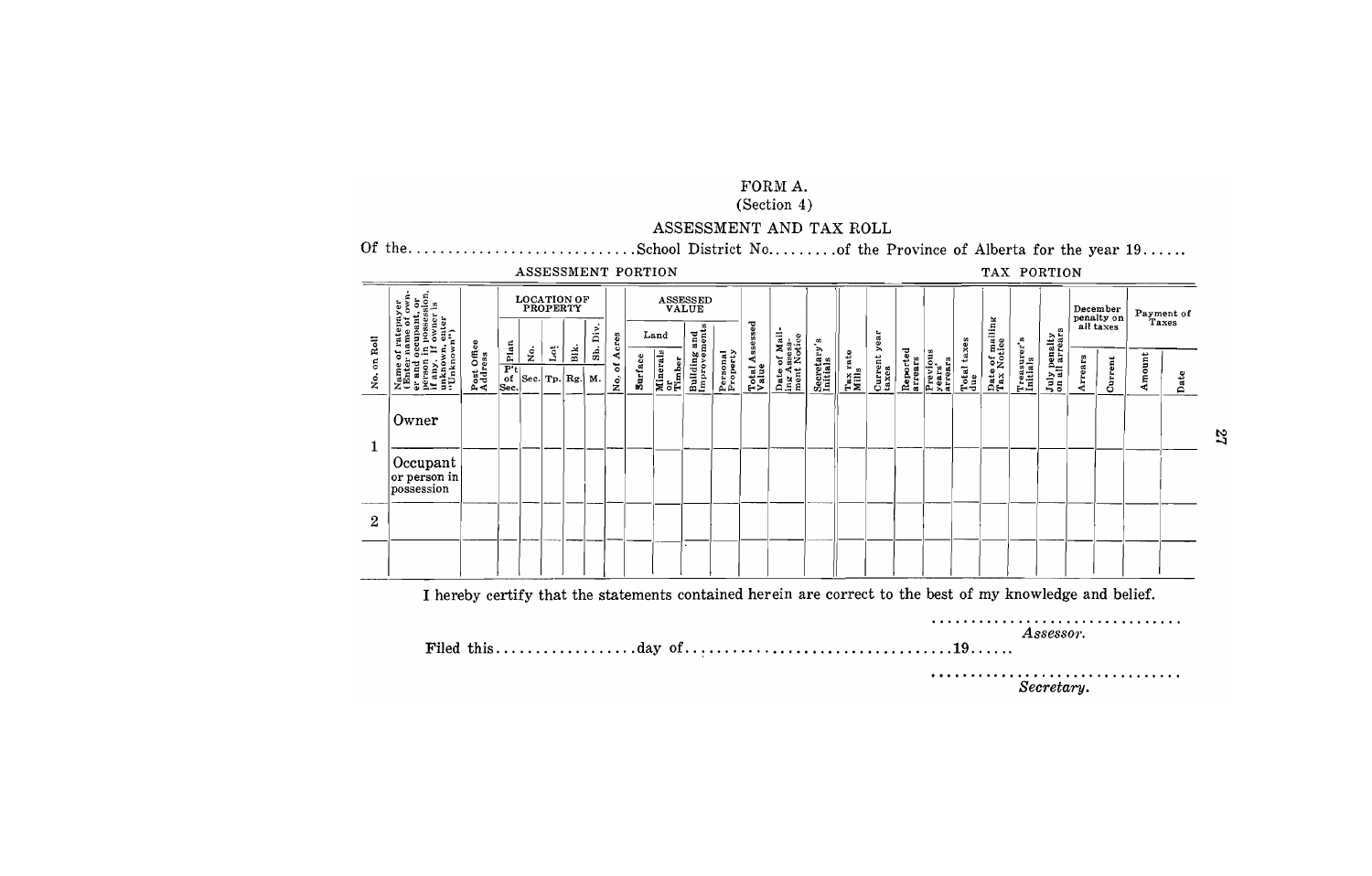# FORM B.

# (Section 18)

# ASSESSMENT NOTICE

# ...............................School District No........of the Province of Alberta. To .......................... Date .............. 19 .. .

You are hereby notified that your name appears on the assessment and tax roll of the above mentioned school dis-

issessment and tax roll of the above mentioned school dis-<br>rict for the year......as the owner *(or* occupant *or* person in possession) of the property described and assessed as below.

|                                      |                |      | LOCATION OF PROPERTY |      |          |              |         | <b>ASSESSED</b>          | <b>VALUE</b>              |                      |                         |
|--------------------------------------|----------------|------|----------------------|------|----------|--------------|---------|--------------------------|---------------------------|----------------------|-------------------------|
| No. on<br>Assessment and<br>Tax Roll | Plan           | ģ.   | Lot                  | aik. | Sb. Div. |              |         | Land                     |                           |                      | Total Assesseo<br>Value |
|                                      |                |      |                      |      |          |              |         |                          |                           |                      |                         |
|                                      | Pt. of<br>Sec. | Sec. | Tp.                  | Rg.  | М.       | No. of Acres | Surface | Minerals<br>or<br>Timber | Bldg. and<br>Improvements | Personal<br>Property |                         |
|                                      |                |      |                      |      |          |              |         |                          |                           |                      |                         |
|                                      |                |      |                      |      |          |              |         |                          |                           |                      |                         |
|                                      |                |      |                      |      |          |              |         |                          |                           |                      |                         |
|                                      |                |      |                      |      |          |              |         |                          |                           |                      |                         |
|                                      |                |      |                      |      |          |              |         |                          | ä,                        |                      |                         |
|                                      |                |      |                      |      |          |              |         | Secretary.               |                           |                      |                         |

.......................... P.O.

# FORM C.

# (Section 18)

#### NOTICE OF SITTING OF COURT OF REVISION.

Notice is hereby given that the assessment portion of the assessment and tax roll for The ................... S.D. ssessment and tax roll for The......................S.D.<br>Vo........of the Province of Alberta has been completed and the same may be examined at ...................... , and the board of trustees of the said school district will sit as a court of revision to hear assessment complaints· at ............... on the ............ day of ............. , 19 ... , at the hour of ........ 0' clock ... m., and no person who does not appear at the said time and place in person, or by agent, or has not sent to such; court a document setting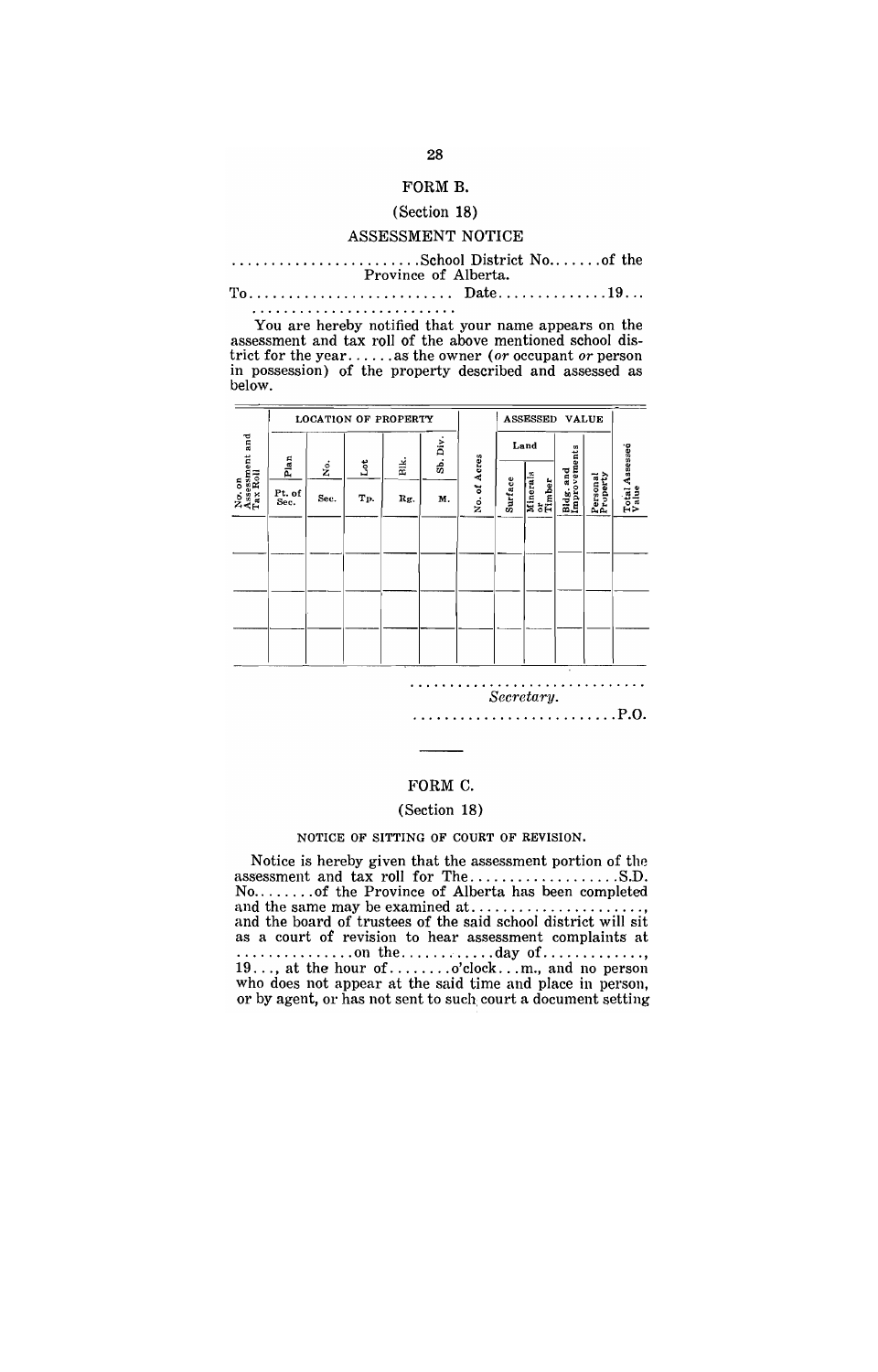out in detail the grounds of complaint, will be entitled to appeal from the decision of the said court of revision to the District Court.

. . . . . . . . . . . . . . . . Secretary. Dated at ...................... this ............ day of ..................... ,19 .. .

### FORM D.

# (Section 19)

# NOTICE OF APPEAL.

To .......................... . Secretary of ............... School District, ............................. P.O.

You are hereby notified that I hereby complain that the following property has been wrongfully assessed *(or* assessed too high *or* too low, *or* against the insertion upon or omission from the roll of the name of. ................. ) ............................ (description of property). Dated at .................... this .............. day of ........................ , 19 .. .

(Signature) .................... .

(Strike out matters which are not subject to complaint.)

### FORM E.

### (Section 20)

NOTICE TO PARTY WHOSE ASSESSMENT IS APPEALED AGAINST.

To .......................... .

............................. P.O.

Take notice that you are required to attend the court of Take notice that you are required to attend the court of evision for the ................. S.D. No......... of the Province of Alberta to be held (give *day.* hour and place of sitting of court) in the matter of the complaint by  $\dots$ . **Correct Community of the Community of Control**<br>*Cor* too low, *or* that your name was wrongfully inserted on  $or$  omitted from the roll  $or$  as the case may be).

Secretary.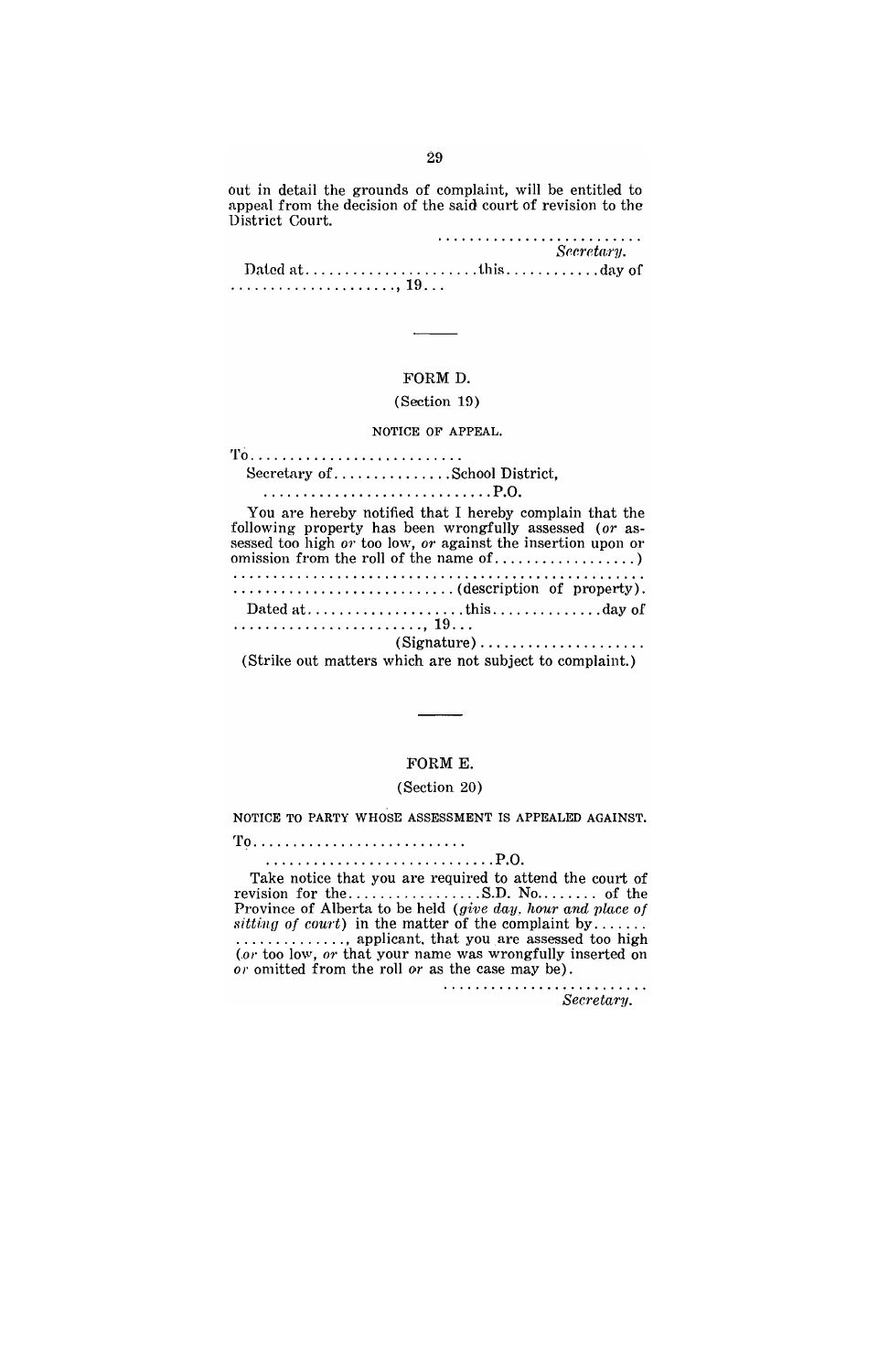# FORM F.

#### (Section 32)

# TAX NOTICE

### ............................School District No............of the Province of Alberta.

To.................. Date .................. ,19 ..

Take notice that under the provisions of *The School ARsessment Act* you have been assessed for the property shown ess*ment Act* you have been assessed for the property shown<br>elow for the year 19.... and taxes have been levied at the elow for the year 19. . ., and taxes<br>ate of . . . . . . . mills on the dollar.

|                      |                |      |                         | LOCATION OF PROPERTY |            |              |         |                     | ASSESSED VALUE               |                      |                            |                         |                     |                            |                    |
|----------------------|----------------|------|-------------------------|----------------------|------------|--------------|---------|---------------------|------------------------------|----------------------|----------------------------|-------------------------|---------------------|----------------------------|--------------------|
|                      | Plan           | ż.   | ă                       | Bik.                 | Div.<br>జే | Acres        |         | Land                |                              |                      |                            |                         |                     |                            |                    |
| $\frac{N_0}{R_0}$ on | Pt. of<br>Sec. | sec. | $\mathbf{r}_\mathrm{p}$ | Rg.                  | ×.         | đ<br>s.<br>Z | Surface | Mineral<br>& Timber | Building and<br>Improvements | Personal<br>Property | Assessed<br>Value<br>Total | Current<br>Year's Taxes | Reported<br>Arrears | Previous<br>Year's Arrears | Total Taxes<br>Due |
|                      |                |      |                         |                      |            |              |         |                     |                              |                      |                            |                         |                     |                            |                    |
|                      |                |      |                         |                      |            |              |         |                     |                              |                      |                            |                         |                     |                            |                    |
|                      |                |      |                         |                      |            |              |         |                     |                              |                      |                            |                         |                     |                            |                    |

Note 1. Taxes are payable forthwith, and if not paid within thirty days from the date of the tax notice, may be levied with costs by distress.

- 2. All taxes not paid before the 16th day of December of the year in which they are levied are subject to a penalty of 5 per cent, and an additional 5 per cent every 1st of July and 16th of December thereafter very not or oury and not to D.<br>a long as they remain unpaid.
- so long as they remain unpaid.<br>A rebate of  $\dots\dots$  % will be allowed on all current taxes paid within 30 days.
- 4. Reported arrears of taxes must be sent to ........ . . . . . . . . . . . . . . . . . . . . . . . , and must be paid before current taxes can be accepted.

*Treasurer .* ....................... P.O.